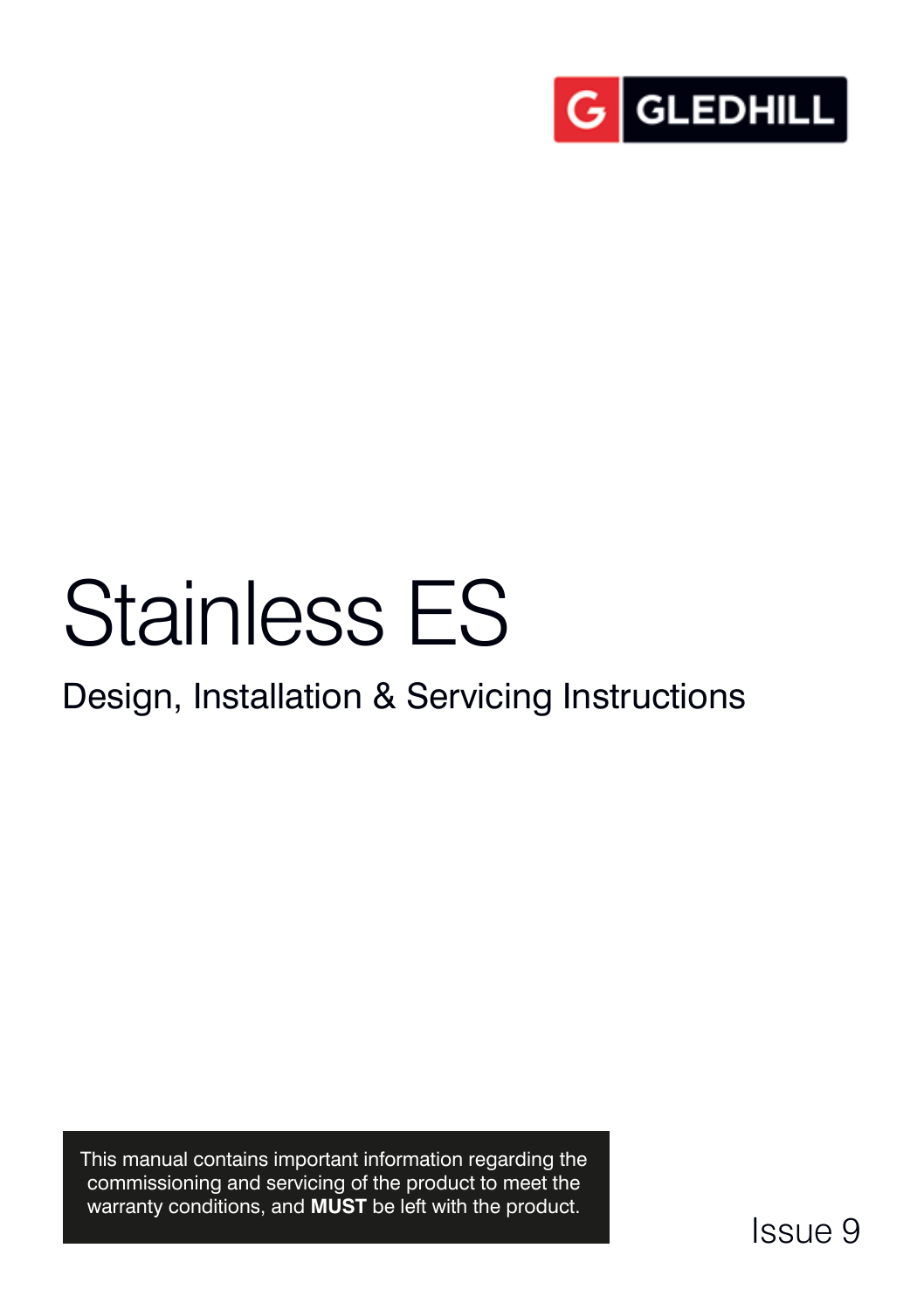## **GLEDHILL STAINLESS ES**

#### **ISSUE 9 : JANUARY 2020**

These instructions should be read in conjunction with the installation/servicing instructions issued by the manufacturer of the heat source being used.

Gledhill Stainless ES is covered by Section G3 of the Building Regulations (England and Wales) Technical Standard P3 (Scotland) and Building Regulation P5 (Northern Ireland). Compliance can be achieved via a Competent Person Self Certification Scheme or notificaton of installation to the Local Authority Building Control Department.

It must be installed by a competent person as defined by the relevant regulations. Manufacturers notes must NOT be taken as over-riding statutory obligations.

This appliance is not intended for use by persons (including children) with reduced physical, sensory or mental capabilities, or lack of experience and knowledge unless they have been given supervision or instruction concerning use of the appliance by a person responsible for their safety. Children should be supervised at all times to ensure they do not play with the appliance.

Please note: that we do not therefore accept any responsibility for matters of design selection or specification, for the effectiveness of an installation or system containing one of our products unless specifically requested to do so in writing.





Benchmark places responsibilities on both manufacturers and installers. The purpose is to ensure that customers are provided with the correct equipment for their needs, that it is installed, commissioned and serviced in accordance with the manufacturers instructions by competent persons and that it meets the requirements of the appropriate Building Regulations. The Benchmark Checklist can be used to demonstrate compliance with Building Regulations and should be provided to the customer for future reference.

Installers are required to carry out installation, commissioning and servicing work in accordance with the Benchmark Code of Practice which is available from the Heating and Hot Water Industry Council who manage and promote the Scheme. Visit www.centralheating.co.uk for more information.

For further information on the HWA Charter Statement, please refer to the HWA website hotwater. org.uk.

Manufacturer: Gledhill Building Products Ltd

| Maximum inlet pressure to                                        |                |
|------------------------------------------------------------------|----------------|
| Pressure reducing valve                                          | 12 bar         |
| Operating pressure (PRV setting)                                 | 3 bar          |
| Expansion vessel charge pressure                                 | 3 bar          |
| Expansion relief valve setting                                   | $4.5$ bar      |
| Opening pressure of P & T Relief Valve                           | 6 bar          |
| Opening temperature of P & T Relief Valve                        | $95^{\circ}$ C |
| Energy cut-out thermostat setting                                | $82^{\circ}$ C |
| Max. working pressure - Primary heat exchanger (Indirect models) | 3 bar          |
| Immersion heater rating                                          | 3kW, 240V AC   |

All cylinders are manufactured in accordance with the requirements of BS EN 12897.

The tundish must be positioned so that it is visible to the occupant and is away from electrical devices.

**Components supplied with Stainless ES:**

- **Cold water inlet PRV combination valve/expansion relief**
- **Pressure and temperature relief valve**
- **Dual thermostat (Control thermostat and Energy cut-out thermostat)**
- **Energy cut-out motorised valve (indirects only)**
- **Tundish**
- **3kW Immersion heater including control and cut out thermostats**
- **Expansion vessel/mounting bracket**
- **Technical/user product literature**

In any situation where the volume of heated pipework (eg. secondary circulation pipes or manifold pipework for multiple units) exceeds 10 litres, then an additional expansion vessel must be fitted to accommodate the extra expansion volume.

#### The Environment

This product has been manufactured using many recyclable materials, including the approved HCFC/CFC free polyurethane foam insulation. At the end of its useful life, it should be disposed of at a Local Authority Recycling Centre, to maximise the products full environmental benefits.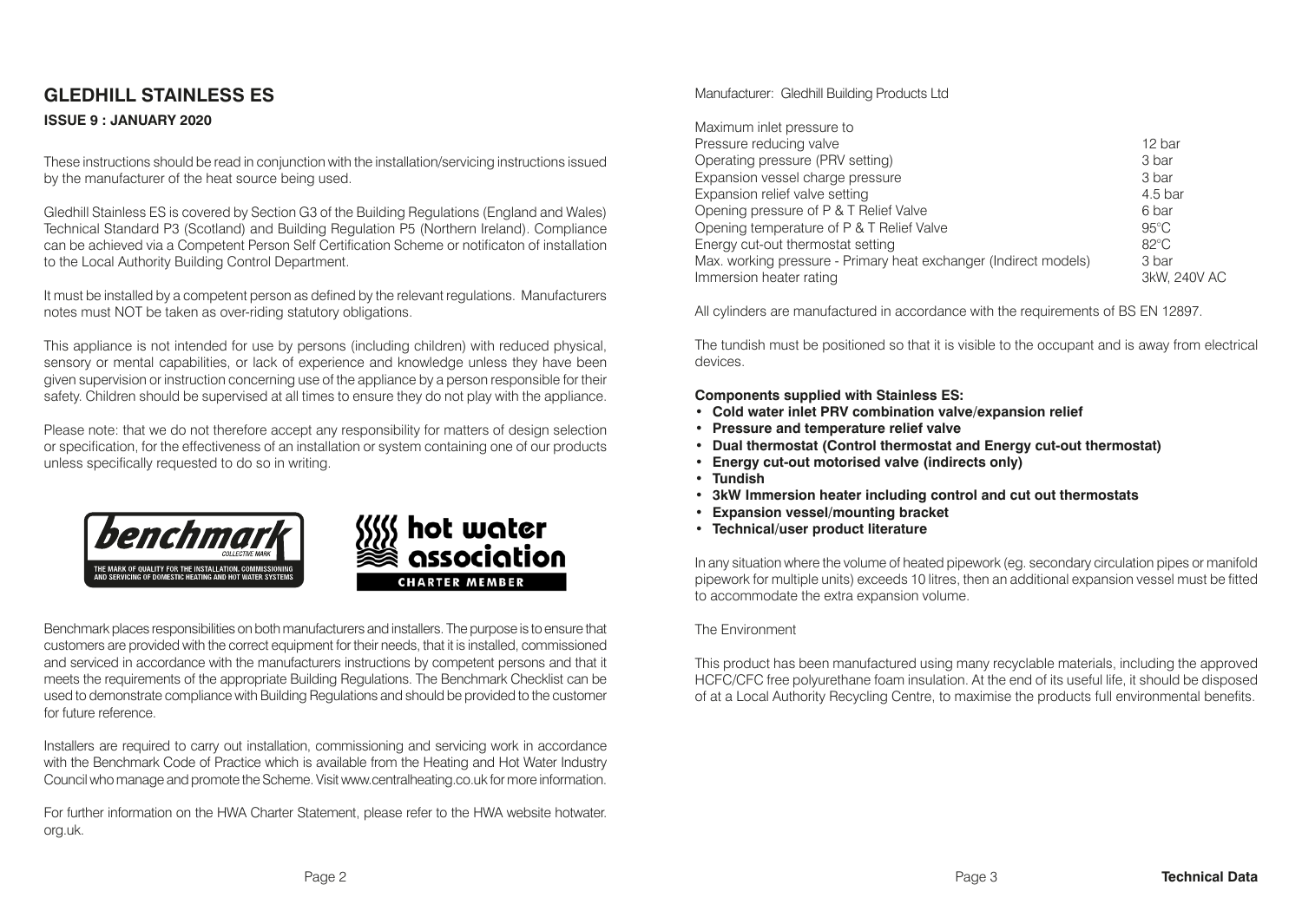| Product Stock Code | Load Profile | Class<br>Energy Efficiency |       | Heat Loss | Energy Efficiency % | Annual Consumption<br>(kWh/annum) | Thermostat<br>Temperature Setting | Sound Power Level | Capacity (Total Volume) | group c/w balance cold supply,<br>expansion vessel connection and<br>expansion valve set at 4.5 bar<br>Pressure Regulator 3 bar inlet | Expansion Vessel size.<br>Pre-charged to 3 bar | Overall Height | Overall Diameter | Weight Empty | Weight Full | kW Rating of Primary Coil | Pressure Loss Across<br>Primary Heater Coil |
|--------------------|--------------|----------------------------|-------|-----------|---------------------|-----------------------------------|-----------------------------------|-------------------|-------------------------|---------------------------------------------------------------------------------------------------------------------------------------|------------------------------------------------|----------------|------------------|--------------|-------------|---------------------------|---------------------------------------------|
|                    |              |                            | Watts | kWh/24h   | $\%$                | kWh                               | $^{\circ}C$                       | db                | Litres                  | bar                                                                                                                                   | Litres                                         | mm             | mm               | KG           | KG          | kW                        | bar                                         |
| <b>Direct</b>      |              |                            |       |           |                     |                                   |                                   |                   |                         |                                                                                                                                       |                                                |                |                  |              |             |                           |                                             |
| SESINPDR090        | L            | $\mathsf{C}$               | 36    | 0.87      | 37%                 | 2737                              | 62                                | 15                | 93                      | 3                                                                                                                                     | 12                                             | 706            | 530              | 15           | 108         | n/a                       | n/a                                         |
| SESINPDR120        | L            | $\mathsf C$                | 43    | 1.03      | 37%                 | 2755                              | 62                                | 15                | 118                     | 3                                                                                                                                     | 12                                             | 832            | 530              | 19           | 137         | n/a                       | n/a                                         |
| SESINPDR150        | M            | C                          | 52    | 1.24      | 36%                 | 1410                              | 62                                | 15                | 149                     | 3                                                                                                                                     | 19                                             | 1012           | 530              | 22           | 171         | n/a                       | n/a                                         |
| SESINPDR170        | M            | $\mathsf C$                | 57    | 1.37      | 36%                 | 1417                              | 62                                | 15                | 169                     | 3                                                                                                                                     | 19                                             | 1131           | 530              | 24           | 193         | n/a                       | n/a                                         |
| SESINPDR200        | L            | $\mathsf{C}$               | 65    | 1.56      | 37%                 | 2773                              | 62                                | 15                | 198                     | 3                                                                                                                                     | 25                                             | 1305           | 530              | 27           | 225         | n/a                       | n/a                                         |
| SESINPDR250        | L            | $\mathsf C$                | 79    | 1.89      | 37%                 | 2763                              | 62                                | 15                | 248                     | 3                                                                                                                                     | 25                                             | 1603           | 530              | 33           | 281         | n/a                       | n/a                                         |
| Indirect           |              |                            |       |           |                     |                                   |                                   |                   |                         |                                                                                                                                       |                                                |                |                  |              |             |                           |                                             |
| SESINPIN090        | n/a          | B                          | 36    | 0.87      | n/a                 | n/a                               | n/a                               | n/a               | 93                      | 3                                                                                                                                     | 12                                             | 706            | 530              | 17           | 110         | 13.4                      | 0.15                                        |
| SESINPIN120        | n/a          | B                          | 43    | 1.03      | n/a                 | n/a                               | n/a                               | n/a               | 118                     | 3                                                                                                                                     | 12                                             | 832            | 530              | 20           | 138         | 14.6                      | 0.16                                        |
| SESINPIN150        | n/a          | $\mathsf B$                | 52    | 1.24      | n/a                 | n/a                               | n/a                               | n/a               | 149                     | 3                                                                                                                                     | 19                                             | 1012           | 530              | 23           | 172         | 14.0                      | 0.14                                        |
| SESINPIN170        | n/a          | B                          | 57    | 1.37      | n/a                 | n/a                               | n/a                               | n/a               | 169                     | 3                                                                                                                                     | 19                                             | 1131           | 530              | 26           | 195         | 16.2                      | 0.19                                        |
| SESINPIN200        | n/a          | $\mathsf C$                | 65    | 1.56      | n/a                 | n/a                               | n/a                               | n/a               | 198                     | 3                                                                                                                                     | 25                                             | 1305           | 530              | 29           | 227         | 16.0                      | 0.18                                        |
| SESINPIN250        | n/a          | $\mathsf{C}$               | 79    | 1.89      | n/a                 | n/a                               | n/a                               | n/a               | 248                     | 3                                                                                                                                     | 25                                             | 1603           | 530              | 35           | 283         | 16.7                      | 0.21                                        |
| SESINPIN300        | n/a          | C                          | 92    | 2.20      | n/a                 | n/a                               | n/a                               | n/a               | 295                     | 3                                                                                                                                     | 35                                             | 1895           | 530              | 41           | 336         | 18.3                      | 0.23                                        |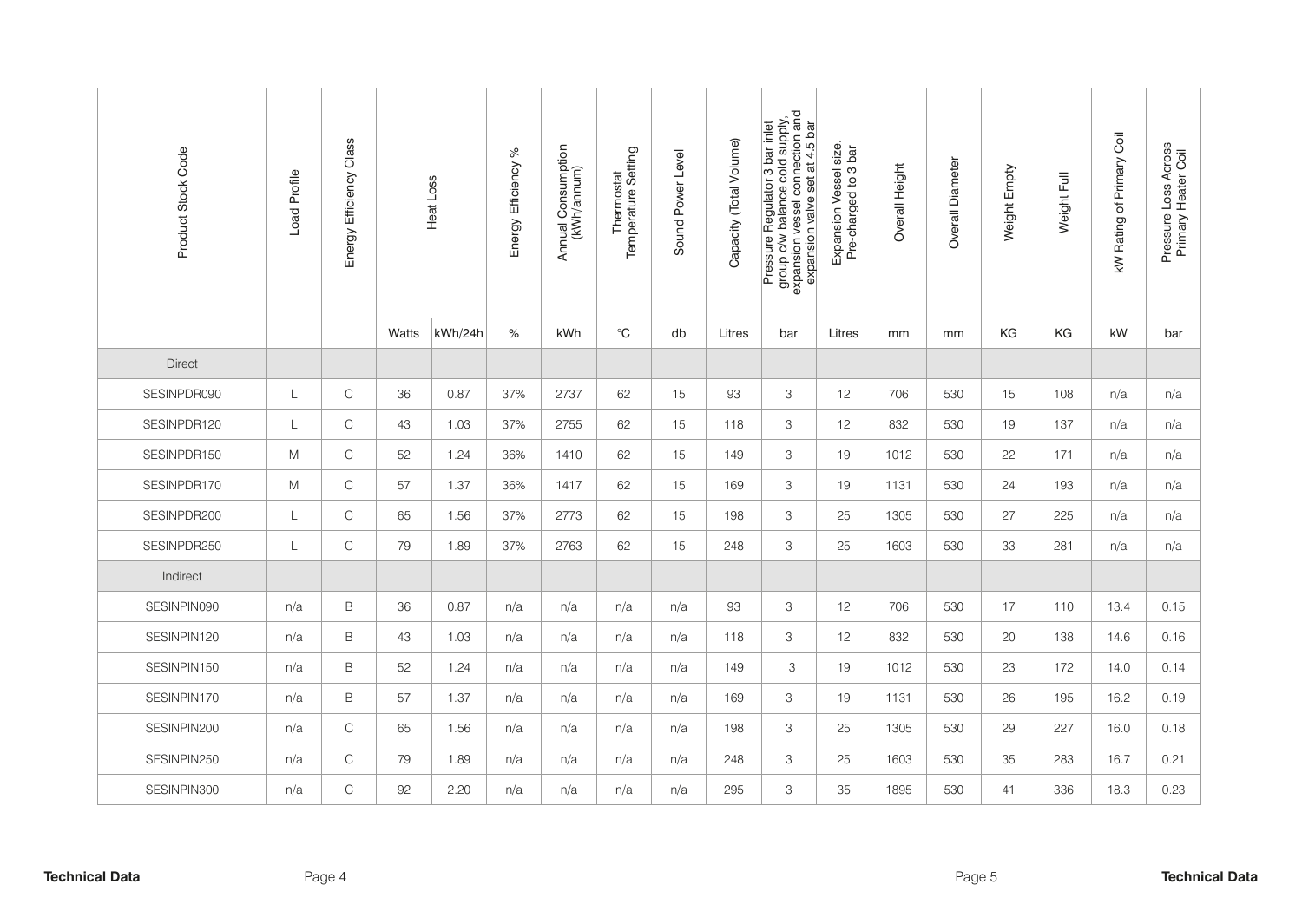

#### **Stainless ES Direct**

#### **Basic Appliance**

- 1. Hot water draw off (22mm)
- 2. Temperature & pressure relief valve 95°/6 bar
- 3. Immersion heater 1¾" BSP 3kW (normally on-peak)
- 4. Cold feed (22mm)
- 5. Immersion heater 1¾" BSP 3kW (normally off-peak)
- 6. Secondary return (22mm) (200 and 250 litre models only)

Part G3 loose components supplied in a separate box

- A. Combination inlet group incorporating:
	- pressure reducing valve
	- strainer
	- check valve
	- balance cold take off point (22mm)
	- expansion relief valve (15mm)
	- expansion vessel hose connection point
- B. Potable expansion vessel and wall bracket
- C. Tundish

**Both the direct and indirect cylinders are supplied with plain pipe connections suitable for use with compression fittings.**

**No drain valve is supplied with the product, however the draining of the unit can be achieved via the cold feed connection. For insitu cylinder draining, we would recommend a drain is fitted close to the cold feed inlet to enable maintenance work.**



#### **Stainless ES Indirect**

#### **Basic Appliance**

- 1. Hot water draw off (22mm)
- 2. Temperature & pressure relief valve 95°/6 bar
- 3. Cold feed (22mm)
- 4. Immersion heater 1¾" BSP 3kW
- 5. Control stat pocket (22mm)
- 6. Primary flow (22mm)
- 7. Primary return (22mm)
- 8. Secondary return (22mm) (200, 250 and 300 litre models only)

Part G3 loose components supplied in a separate box

- A. Combination inlet group incorporating:
	- pressure reducing valve
	- strainer
	- check valve
	- balance cold take off point (22mm)
	- expansion relief valve (15mm)
	- expansion vessel hose connection point
- B. Potable expansion vessel and wall bracket
- C. Tundish
- D. Cylinder control thermostat
- E. 2 Port valve (22mm)

**Both the direct and indirect cylinders are supplied with plain pipe connections suitable for use with compression fittings.**

**No drain valve is supplied with the product, however the draining of the unit can be achieved via the cold feed connection. For insitu cylinder draining, we would recommend a drain is fitted close to the cold feed inlet to enable maintenance work.**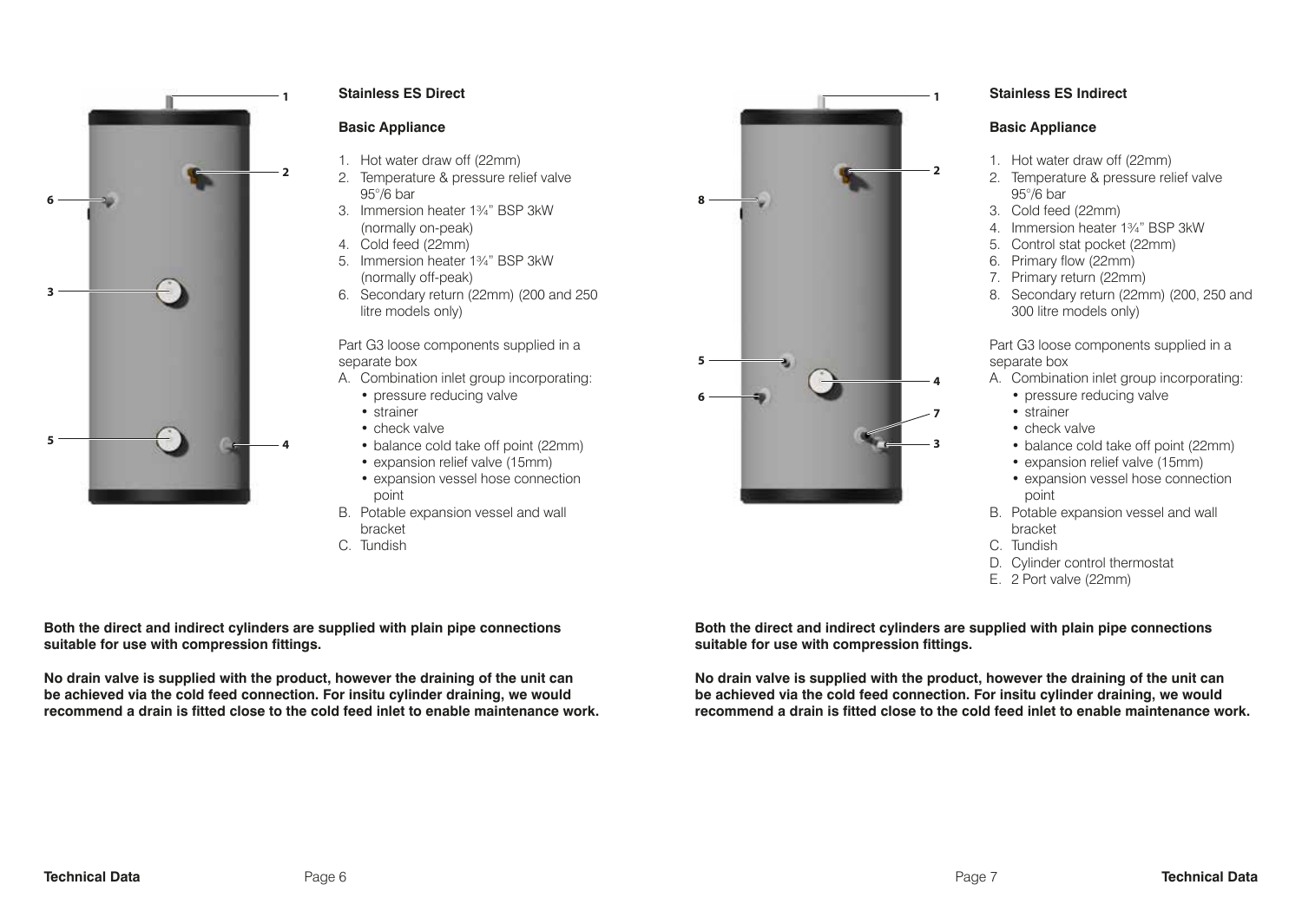#### **General Design Considerations**

The cupboard footprint needs to be at least 650mm square. The base chosen for the cylinder should be level and capable of supporting the weight of the unit when full of water as shown in General Data. The discharge pipework for the safety valves must have a minimum fall of 1 : 200 from the unit to a safe discharge point. All exposed pipework and fittings on the cylinder should be insulated, and the unit should NOT be installed in a location where the contents could freeze.

In new systems, pipes should be insulated to comply with building regs, the maximum permissible heat loss is indicated in the table below, and labelled accordingly as follows:

- i. Primary circulation pipes for domestic hot water circuits should be insulated through their length, subject only to practical constraints imposed by the need to penetrate joists and other structural elements.
- ii. All pipes connected to hot water storage vessels, including the vent pipe, should be insulated for at least 1 metre from their points of connection to the cylinder (or they should be insulated up to the point where they become concealed).

In replacement systems, whenever a boiler or hot water storage vessel is replaced in an existing system, any pipes that are exposed as part of the work or are otherwise accessible should be insulated as recommended for new systems, or to some lesser standard where practical constraints dictate.

The pipe connecting the boiler flow to the appliance must not be less than 22mm copper or equivalent.

|                       | <b>Insulation of pipework</b> |
|-----------------------|-------------------------------|
| Pipe outside diameter | <b>Maximum heat loss</b>      |
| 15 <sub>mm</sub>      | 7.89W/m                       |
| 22mm                  | 9.12W/m                       |
| 28 <sub>mm</sub>      | 10.07W/m                      |
| 35mm                  | 11.08W/m                      |

Further guidance on converting heat loss limits to insulation thickness for specific thermal conductivities is available in TIMSA "HVAC guidance for achieving compliance with Part L of the Building Regulations".

#### **Mains Water Supply**

Existing properties with a 15mm supply will be satisfactory, provided the local mains pressure is good, but should be confined to single bathroom properties. For new properties where simultaneous demand is required to more than one bathroom or a bathroom and one or more en-suites, the communication and service pipe into the dwelling should be a minimum of 22mm (usually in the form of a 25mm MDPE supply).

The optimum performance is achieved if the inlet pressure is 3 bar dynamic. However, the Stainless ES will function with lower inlet pressures, but this will reduce the performance. For optimum performance, 30L per minute incoming mains flow should be present, however the Stainless ES will work at lower flow rates, although performance will be affected.

Normally the Stainless ES provides well in excess of 40 litres/min in most conditions. Flow rates for ALL mains pressure systems are subject to district pressures and system dynamic loss. Particularly on larger properties with more than one bathroom, the pipe sizes should be calculated in accordance with BS EN 806-3:2006 and BS 8558:2011.

#### **Pipe Layout**

In all mains pressure installations it is important to remember that the incoming cold supply must be shared between all terminal fittings. It is important that a 22mm supply is brought to the appliance and a 22mm take-off is continued at least to the bath. If there are two baths, 28mm pipework should be considered. One metre of smaller diameter pipework, or flow restrictors, should be provided on the final connection to all outlets so as to balance the water available. In any event the distribution pipework should generally be in accordance with BS EN806-1 to 5.

#### **Plastic Pipework**

This appliance is suitable for use with plastic pipework as long as the material is recommended for the purpose by the manufacturer and is installed fully in accordance with their recommendations.

#### **Secondary Hot Water Circulation**

Some models are fitted with a secondary return tapping as standard. If fitted, an extra expansion vessel may be necessary. A non-return valve MUST be FITTED near the return connection. No valve or terminal fitting should be installed between the non return valve and the cylinder. (See schematic arrangement on page 13.) All pipes kept hot by the secondary circulation should be insulated.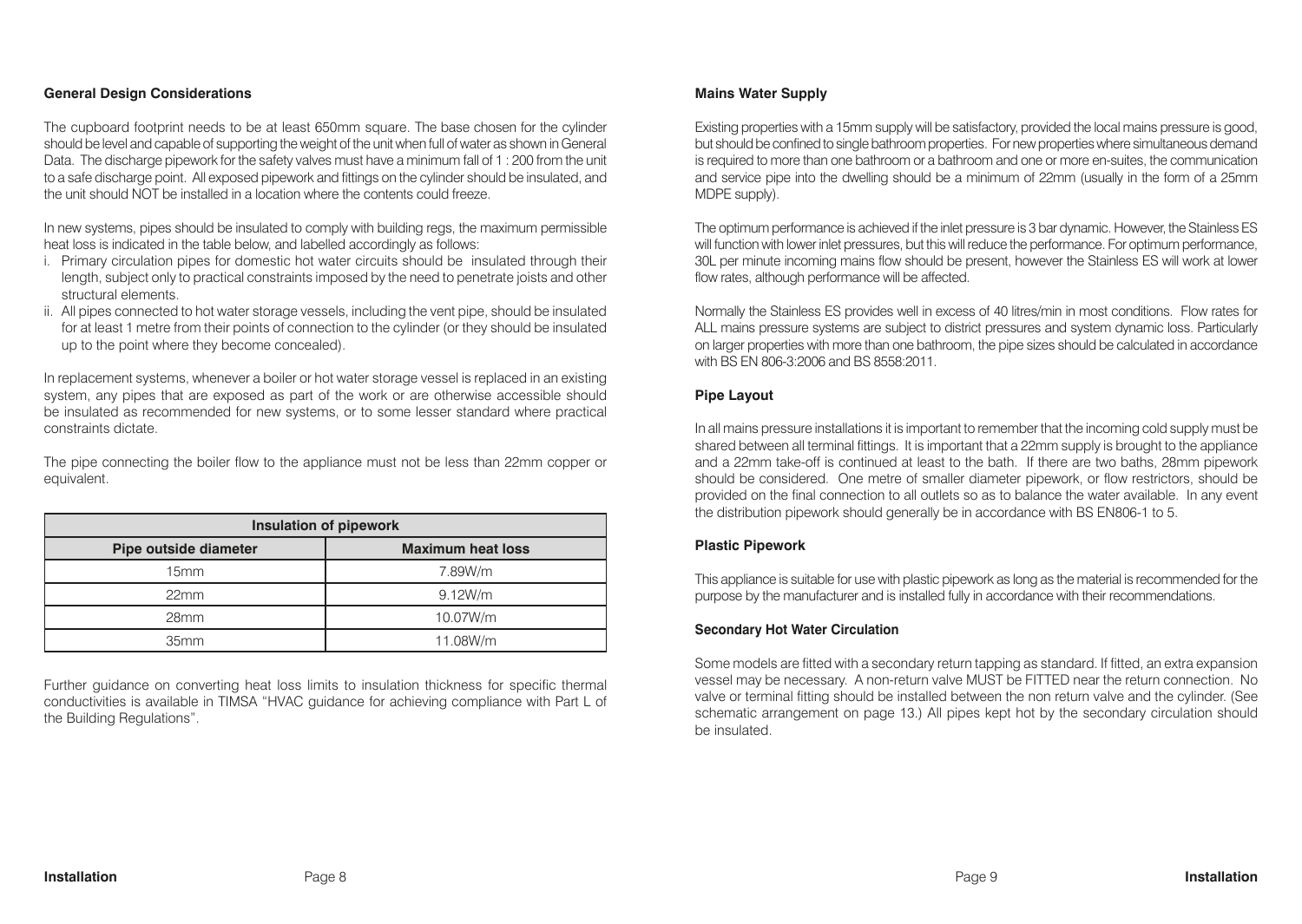

#### **Pressure & Temperature/expansion Relief Valve Pipework**

The relief valve should be installed to discharge in accordance with G3 of the Approved Document of the Building Regulations and should be piped to where it is visible, but will not cause danger to persons or damage to materials.

The following information is taken from Approved Document G3 of the Building Regulations and is provided to assist with the design and installation of the discharge pipework. However, the information is not exhaustive and reference should always be made to Approved Document G3 of the Building Regulations. The final decision regarding any arrangements rests with Building Control and it is recommended that their advice is sought if you have any concerns regarding this aspect of the installation.

The two safety valves will only discharge water under fault conditions. When operating normally water will not be discharged.

The tundish should be vertical, located in the same space as the unvented hot water storage system and be fitted as close as possible and within 600mm of the safety device e.g. the temperature relief valve.

The discharge pipe (D2) from the tundish should terminate in a safe place where there is no risk to persons in the vicinity of the discharge, be of metal and:

a) Be at least one pipe size larger than the nominal outlet size of the safety device unless its total equivalent hydraulic resistance exceeds that of a straight pipe 9m long i.e. discharge pipes between 9m and 18m equivalent resistance length should be at least two sizes larger than the nominal outlet size of the safety device, between 18 and 27m at least 3 sizes larger, and so on. Bends must be taken into account in calculating the flow resistance. Refer to the table and the worked example.

An alternative approach for sizing discharge pipes would be to follow BS EN 806-2:2005 Specification for design installation, testing and maintenance of services supplying water for domestic use within buildings and their curtilages.

#### Worked Example

The example below is for G1/2 temperature relief valve with a discharge pipe (D2) having 4 elbows and length of 7m from the tundish to the point of discharge.

From the table below:

- Maximum resistance allowed for a straight length of 22mm copper discharge pipe (D2) from a G1/2 temperature relief valve is: 9m subtract the resistance for 4 x 22mm elbows at 0.8m each  $=$  3.2m.
- Therefore the maximum permitted length equates to: 5.8m.
- 5.8m is less than the actual length of 7m therefore calculate the next largest size.
- Maximum resistance allowed for a straight length of 28mm pipe (D2) from a G1/2 temperature relief valve equates to: 14m.
- As the actual length is 7m, a 28mm (D2) copper pipe will be satisfactory.

|                            | Sizing of copper discharge pipe 'D2' for a temperature relief valve<br>with a G1/2 outlet size (as supplied) |                                                                                                       |
|----------------------------|--------------------------------------------------------------------------------------------------------------|-------------------------------------------------------------------------------------------------------|
| Size of discharge pipework | Maximum length of straight<br>pipe (no bends or elbows)                                                      | Deduct the figure below<br>from the maximum length<br>for each bend or elbow in<br>the discharge pipe |
| 22mm                       | Up to 9m                                                                                                     | 0.8 <sub>m</sub>                                                                                      |
| 28 <sub>mm</sub>           | Up to 18m                                                                                                    | 1m                                                                                                    |
| 35mm                       | Up to 27m                                                                                                    | 1.4m                                                                                                  |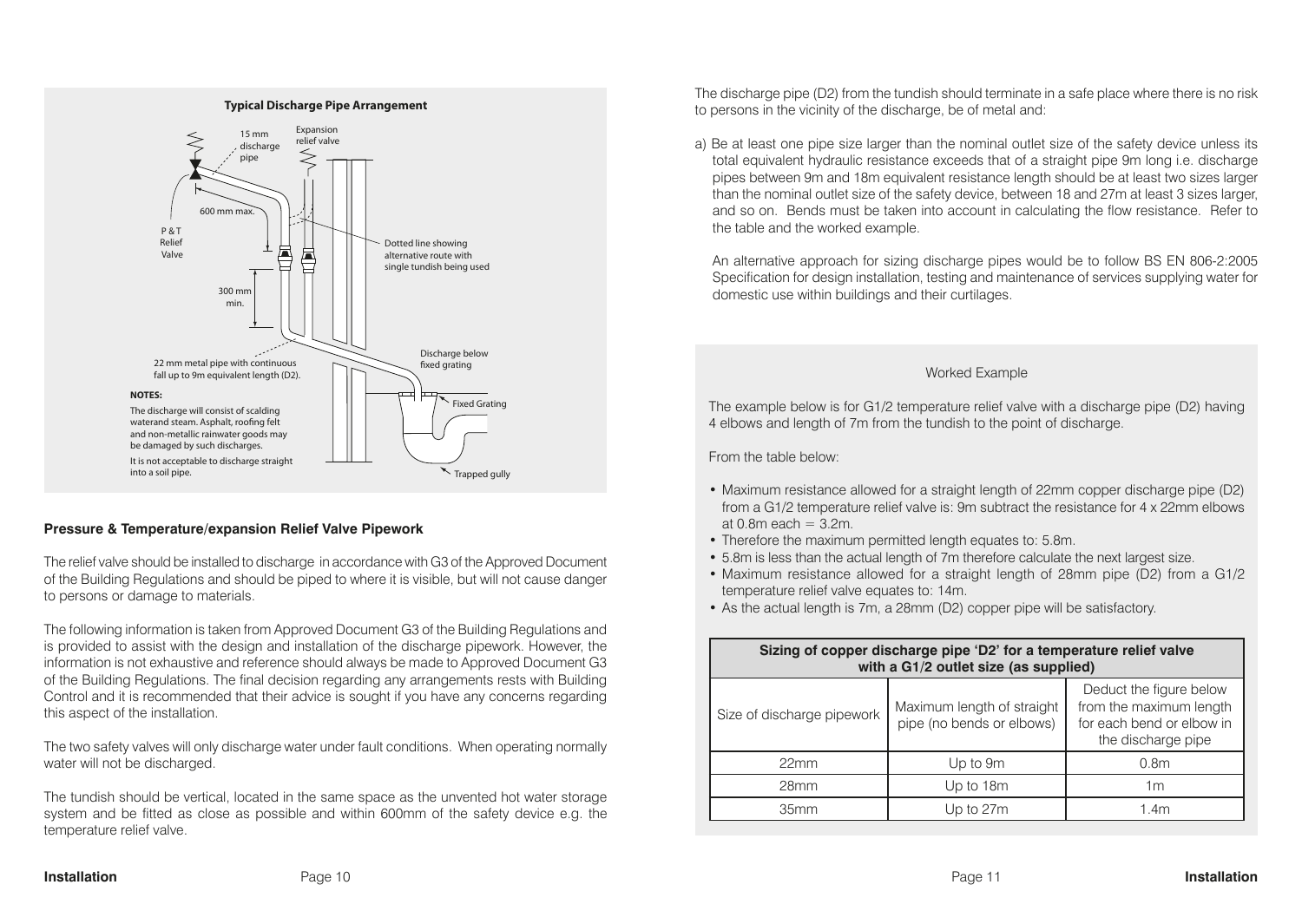- b) Have a vertical section of pipe at least 300mm long, below the tundish before any elbows or bends in the pipe work.
- c) Be installed with a continuous fall.
- d) It is preferable for the discharge to be visible at both the tundish and the final point of discharge but where this is not possible or practically difficult there should be clear visibility at one or other of these locations. Examples of acceptable discharge arrangements are:
	- 1. Ideally below the fixed grating and above the water seal in a trapped gulley.
	- 2. Downward discharges at a low level; i.e. up to 100mm above external surfaces such as car parks, hard standings, grassed areas etc are acceptable providing that where children play or otherwise come into contact with discharges, a wire cage or similar guard is positioned to prevent contact whilst maintaining visibility.
	- 3. Discharges at a high level; e.g. into metal hopper and metal down pipe with the end of the discharge pipe clearly visible (tundish visible or not) or onto a roof capable of withstanding high temperature discharges of water and 3m from any plastic guttering systems that would collect such discharges.
	- 4. Where a single pipe serves a number of discharges, such as in blocks of flats, the number served should be limited to not more than 6 systems so that any installation can be traced reasonably easily. The single common discharge pipe should be at least one pipe size larger than the largest individual discharge pipe to be connected. If unvented hot water storage systems are installed where discharges from safety devices may not be apparent i.e. in dwellings occupied by blind, infirm or disabled people, consideration should be given to the installation of an electronically operated device to warn when discharge takes place.



#### **Combination Inlet Group**

Combines elements 1, 2 and 3 below.

- 1. Pressure Reducing Valve This must be fixed near the cylinder. The cold water supply to any mixer taps/showers must be taken from the cold water tapping of this valve to ensure balanced hot and cold pressures. This valve is factory set to ensure the correct operating pressure for the Stainless ES.
- 2. Non Return Valve This is integral with the pressure reducing valve to prevent backflow of hot water towards cold water draw off points.
- 3. Cold Water Expansion Relief Valve This safety device is preset at the factory and will relieve excess cold water pressure resulting from a fault condition.

There must be no valve on the pipe work between the expansion cylinders and the unvented cylinder which could prevent the expansion of the water contained in the unvented cylinder reaching the expansion cylinders.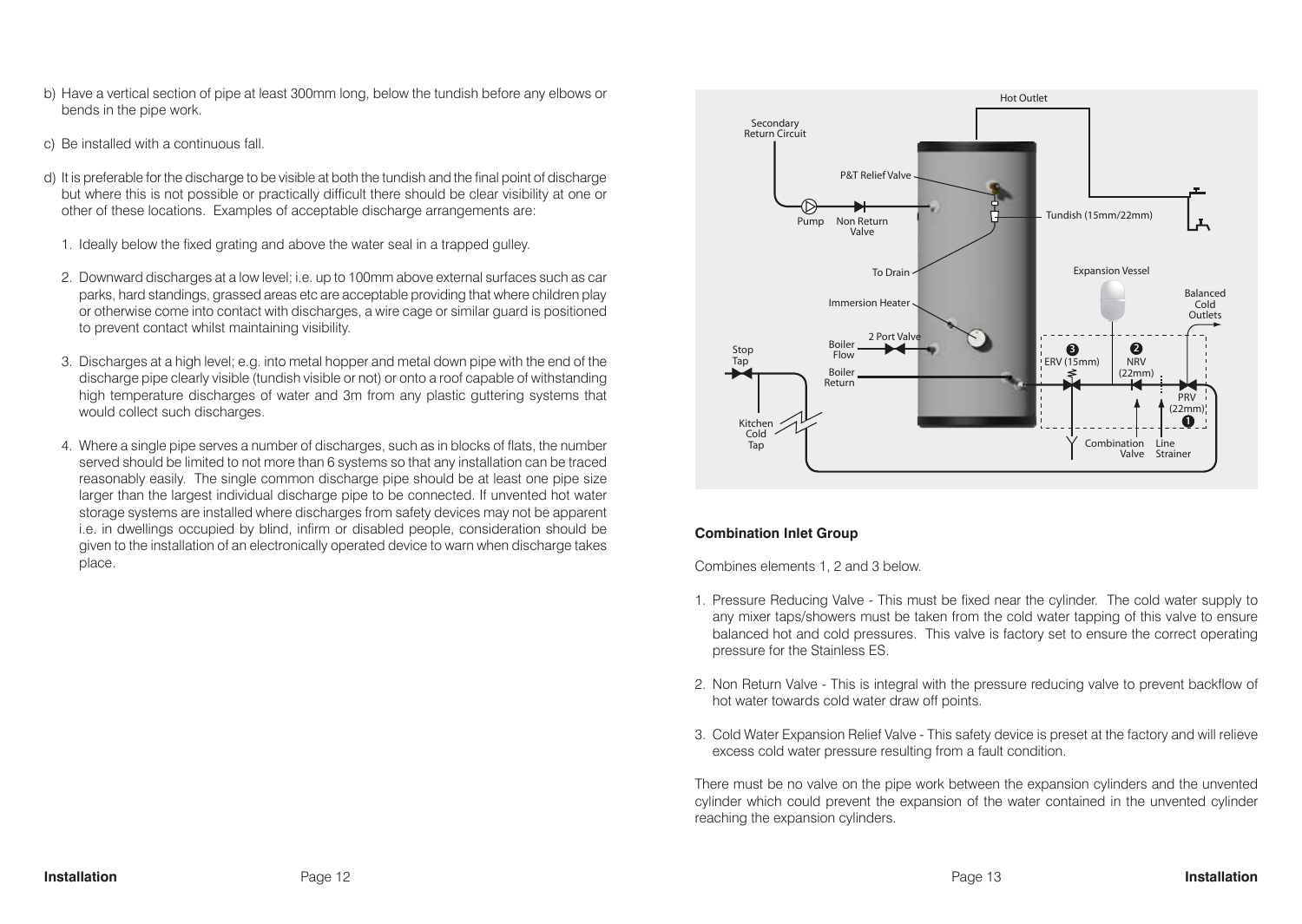#### **Pressure & Temperature Relief Valve**

This safety device is also pre-set at the factory and relieves before the temperature reaches 100°C. It is also a Pressure Relief Valve, and is pre-set to 6 bar.

#### **Immersion Heaters**

The immersion heaters fitted to our units are  $3kW$  240V  $\sim$  AC. Check that the mains supply conforms to this, and all external wiring conforms to the most recent revision of the IEE wiring regulations. An Incoloy element is used on this product for standard domestic use and water conditions, use our Titanium elements in all other circumstances, part number SH002.

The immersion heater is fitted into the hot water cylinder using an O-ring. After the unit is filled with water check for leaks to determine if the O-ring has sealed and tighten carefully using the appropriate tool. To prevent damage to the O-ring do not use excessive force to tighten the immersion heater



Thermostat Type WTS fitted in the immersions, and are supplied set in position 4.5 at  $61^{\circ}$ C +  $3^{\circ}$ C.

The immersion heater is supplied with a thermostat which has been tested for operation in the cylinder and complies with the European directives for Electromagnetic compatibility and radio interference. It is Rated at 20 Amp 250V ~AC.

The immersion thermostat has two terminals L and N. These should be connected as shown in the diagram. It has been our experience that crimp terminals make better connections. The immersion heater must be fully earthed (earth post) and connected via a double pole isolator switch.

Danger of electrocution: before making any adjustments to the thermostat isolate the immersion heater from the mains electricity supply at the fuse spur unit.

The immersion heater thermostats incorporate a manual reset safety/overheat cut out thermostat. Should this operate, investigate the cause for the operation cut out before pressing the red reset button labelled safety. If there is no apparent fault adjust the control setting down slightly to prevent nuisance tripping.

The direct cylinder is intended to be heated from an off peak supply using the lowest immersion heater(s) and boosted via the upper immersion heater from an on peak supply. Suitable controllers are available to control this operation effectively.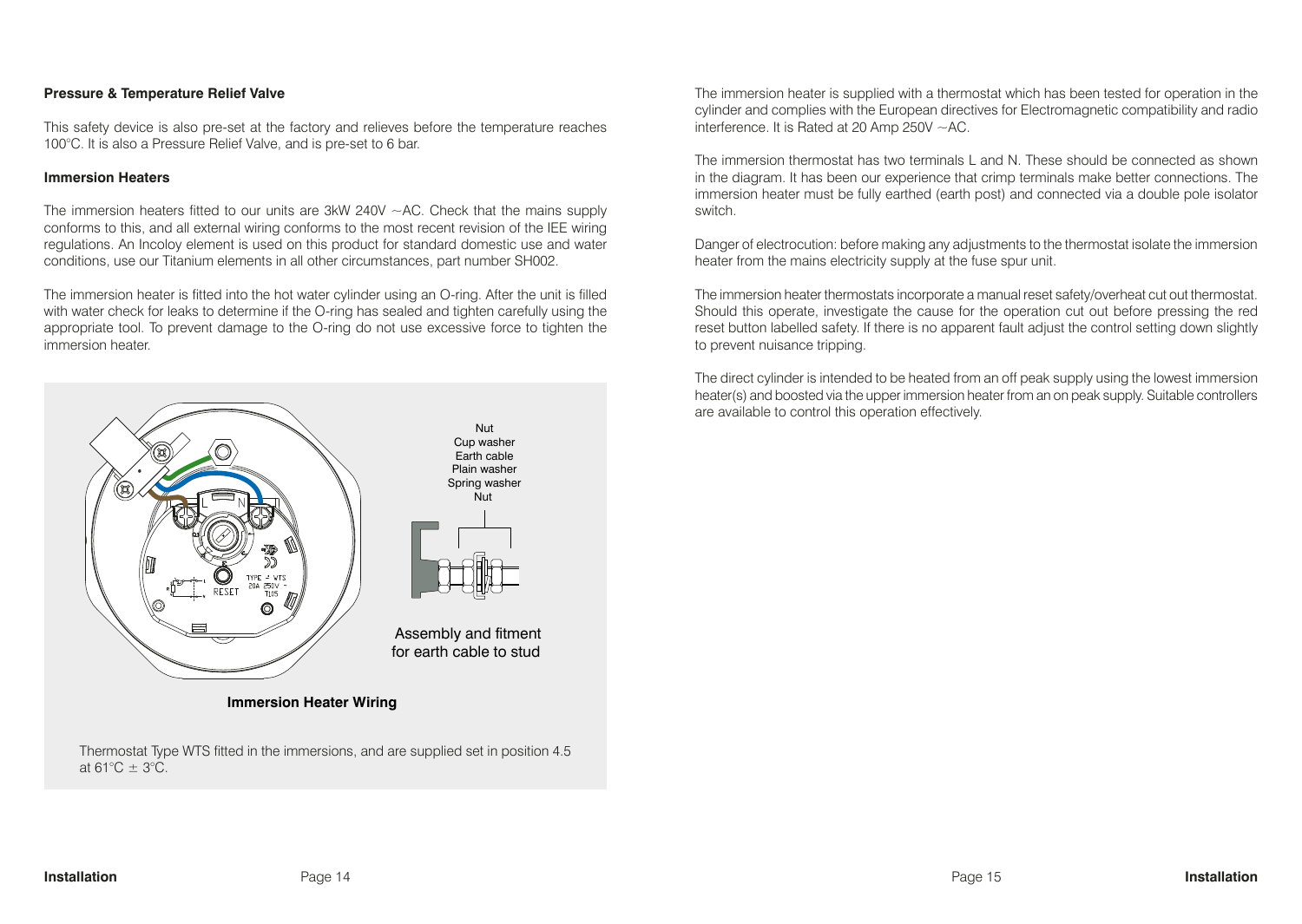



**Typical schematic wiring diagram for an unvented installation**

ISSUE No : 5

 $\frac{c}{\epsilon}$  $\frac{1}{q}$ 

07-12-10

N. Fursman

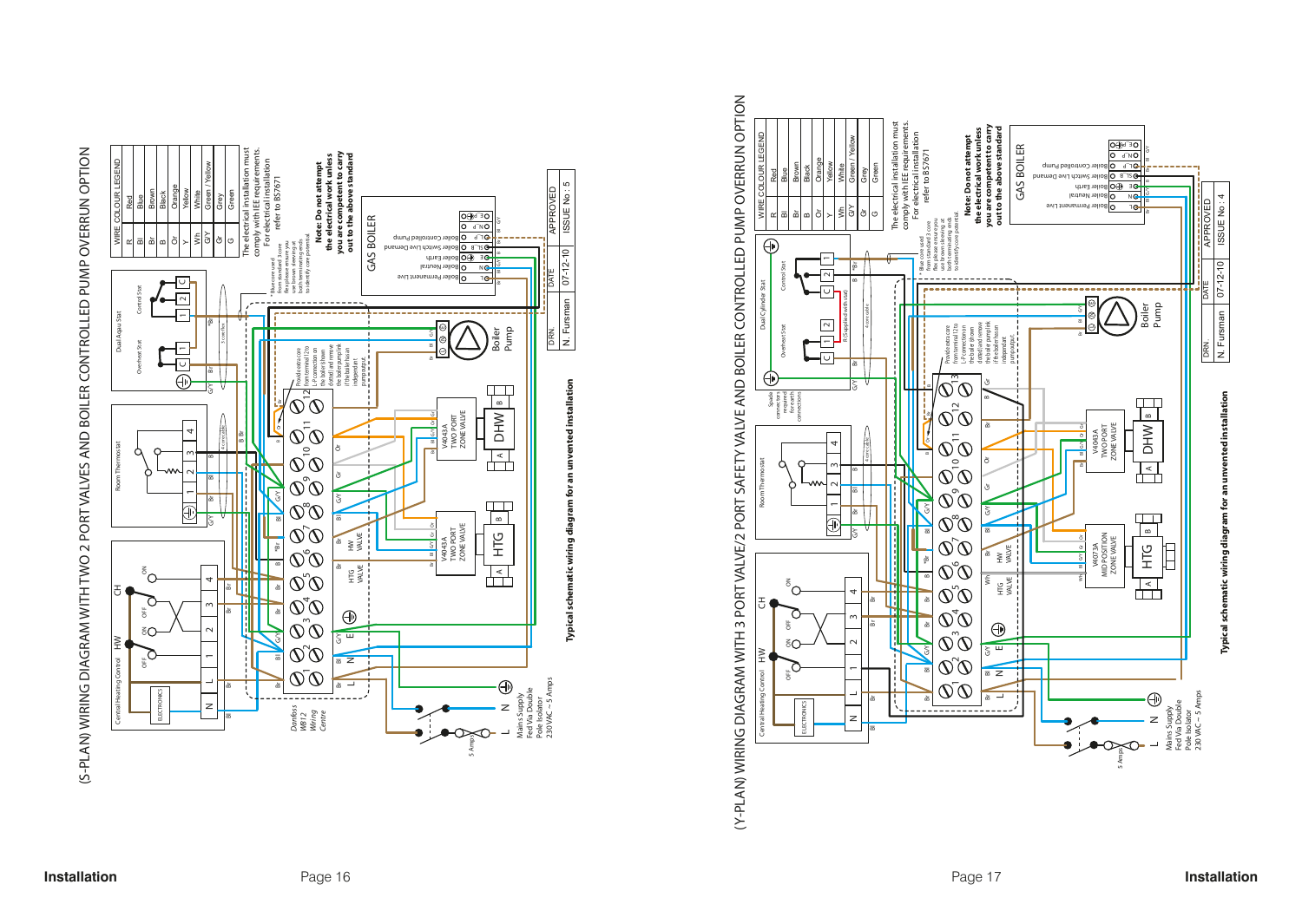Connections can come loose in transit, and all should be checked after first fill of the unit.

The control thermostat of the immersion heaters for direct heating of our cylinders are set at 62°C. The control thermostat for indirect heat exchanger heat up of our cylinders are usually set at between 60°C - 65°C. During commissioning the actual temperature that the cylinder reaches when the thermostat(s) operate should be tested and adjusted so that it achieves a minimum of 60°C. This temperature needs to be achieved on a regular basis in order to comply with the Legionella pasteurisation requirements.

Check the pressure on the air side of the expansion vessel  $=$  3 bar. This must be done when the water in the cylinder is free to expand in atmospheric pressure or the cylinder and relevant pipe work is empty.

Check that all the drain cocks are closed, and open all the cold and hot water taps and other terminal fittings. Allow the system to fill with water, and to run until there is no air left in the system. Close the taps and inspect the system closely for leaks.

Manually open the Relief Valves one by one and check that water is discharged and run freely through the tundish and out at the discharge point. The pipework should accept full bore discharge without overflowing at the tundish, and the valve should seat satisfactorily.

In line with good plumbing practice, use with excessive flux should be avoided. When soldering above the cylinder, ensure flux/solder does not contaminate the cylinder below, since this can cause corrosion. Flushing should be performed as per BS EN 806:4 2010 section 6.2.

Allow the cylinder to heat to normal working temperature, then thoroughly flush the domestic hot and cold water pipework through each tap.

**NOTE:** If this appliance is to be installed in other than a single domestic dwelling ie. in an apartment block or student flats etc., the hot and cold water system will need to be disinfected in accordance with BS EB 806:4 2010 section 6.3 and the Water Regulations.

Because the Stainless ES appliance is stainless steel, the use of chlorine as the disinfection agent can cause damage unless the appliance is adequately flushed and refilled with the mains water immediately on completion of the disinfection procedure. Damage caused through a failure to do this adequately will not be covered by the warranty. For the reasons mentioned, we recommend the use of a non chlorine based disinfectant such as Fernox LP Sterox as manufactured by Cookson Electronics when carrying out disinfection of systems incorporating these appliances.

Remove the filter from the combination inlet group clean and replace. Refill the system and open all hot taps until there is no air in the pipe work. **ENSURE CYLINDER IS DRAINED PRIOR TO CHECKING OR REMOVING FILTER FROM THE COMBINATION INLET GROUP.**

Please note a drain valve is not supplied with the cylinder.

### **IMPORTANT - DRAIN DOWN PROCEDURE**

- 1 Switch off both the boiler and the immersion heater
- 2 Open the nearest hot tap and run all hot water until cold, then close it
- 3 Close the incoming cold main at the stop tap
- 4 **Hold open the pressure and temperature relief valve until water stops discharging into the tundish and keep it open**
- 5 Open the cold taps starting from the highest point and working down to the lowest tap, leaving them open
- 6 When the cold taps have stopped draining, open the hot taps starting from the highest and working down to the lowest tap
- 7 Open the drain cock and ensure the pressure and temperature relief valve is held open until the cylinder is empty

Allow the cylinder to heat to normal working temperature with whatever heat source is to be used, and check again for leaks. The pressure relief valve or the P&T valve should not operate during the heating cycle. If the P&T valve operates before the pressure relief valve due to high pressure, check that the inlet control group is fitted correctly, and that no valves are fitted between the cylinder and the expansion vessel

The boiler/heating systems should be filled and commissioned in accordance with good practice following the guidance in BS 7593:2006/the boiler manufacturers instructions. This includes adequately flushing the system to remove any debris that may have been introduced during installation/maintenance.

#### **Scale**

In hard water areas it is recommended that an in-line scale inhibitor is fitted. Reducing the temperature of the stored water will reduce the rate at which scale forms. If the recovery rate is badly affected, this is an indication that scaling may have occurred. In this event, follow the procedures as recommended by a reputable Water Treatment Company.

#### **NOTE**

At the time of commissioning, complete all relevant sections of the Benchmark Checklist located on the inside back pages of this document. This must be completed during commissioning and left with the product to meet the Warranty conditions.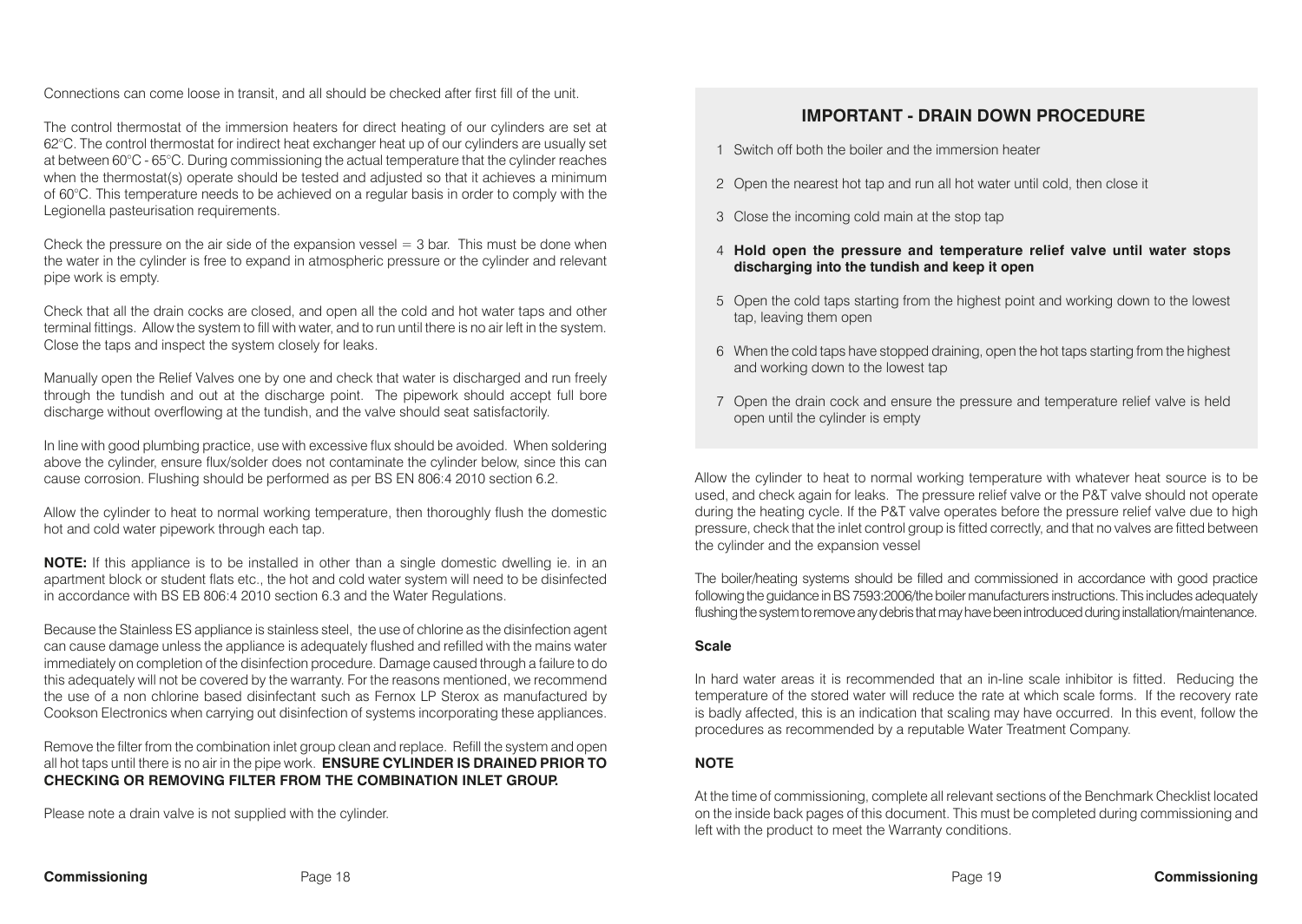Your Stainless ES unvented cylinder is automatic in normal use, but requires routine maintenance which is normally carried out at least annually along with the boiler service. The maintenance must be carried out by a suitably competent tradesperson who is qualified to work on unvented cylinders. The checks/work needed are listed in the maintenance part of these Instructions.

The control thermostat of the immersion heaters for direct heating of our cylinders are set at 62°C. The control thermostat for indirect heat exchanger heat up of our cylinders are usually set at between 60°C - 65°C. During commissioning the actual temperature that the cylinder reaches when the thermostat(s) operate should be tested and adjusted so that it achieves a minimum of 60°C. This temperature needs to be achieved on a regular basis in order to comply with the Legionella pasteurisation requirements.

When initially opening the taps, a small surge in flow may be experienced, which disappears as the pressure in the system stabilises. This is quite normal with these types of systems and does not indicate a fault.

In some areas the water will initially appear cloudy, but will quickly clear when left to stand. This is nothing to be concerned about and is due to aeration of the water.

**WARNING** - If water is seen flowing through the tundish, this indicates a fault condition which needs action.

If the discharge is hot and continuous, turn the boiler and/or the immersion heaters off, but do not turn off the cold water to the appliance until the discharge is cold.

**Note:** The discharge may stop by itself as the discharge cools.

If the discharge is cold and intermittent, no immediate action is needed but this indicates a problem with the expansion vessel.

**However, in both cases you must call the registered installer / a suitably qualified, competent tradesperson, advise them that you have an unvented cylinder and request a maintenance visit.**

**DO NOT,** at any time, tamper in any way with the safety valves or overheat thermostats/wiring.

#### **NOTE**

At the time of commissioning, complete all relevant sections of the Benchmark Checklist located on the inside back pages of this document. This must be completed during commissioning and left with the product to meet the Warranty conditions.

The Registered Installer is responsible for the safe installation and operation of the system. The installer must also make his customer aware that periodic maintenance of the equipment is essential for safety.

Maintenance periods will vary for many reasons. Gledhill Building Products Ltd recommend a maximum of 12 months to coincide with boiler maintenance. Experience of local water conditions may indicate that more frequent maintenance is desirable, eg, when water is particularly hard, scale-forming or where the water supply contains a high proportion of solids, eg, sand. Maintenance must include, but not limited to, the following:

- 1. Turn the mains water off, remove and clean the strainer element in in the Pressure Reducing Valve.
- 2. Manually check the operation of the temperature relief valve.
- 3. Manually check the operation of the expansion relief valve.
- 4. Check discharge pipes from temperature and expansion relief valves are free from obstruction and blockage and are not passing any water.
- 5. Check that water pressure downstream of combination valve is 3 bar in static condition.
- 6. Check operation of motorised valve.
- 7. Check the pressure on the air side of the expansion vessel. This must be done when the volume in the cylinders is cold.
- 8. Re-fill the system and ensure that all relief valves have re-seated.
- 9. Check and advise the householder not to place any clothing or other combustible materials against or on top of this appliance.
- 10. On completion of the work, fill in the Benchmark Service Record towards the back of this manual.

#### **IMPORTANT NOTE**

**When draining down the appliance for any reason, the instructions provided in the Commissioning Section (Page 19) MUST be followed to prevent potential damage to the cylinder.**

After servicing, complete the relevant Service Interval Record section of the Benchmark Checklist located on the inside back pages of this document.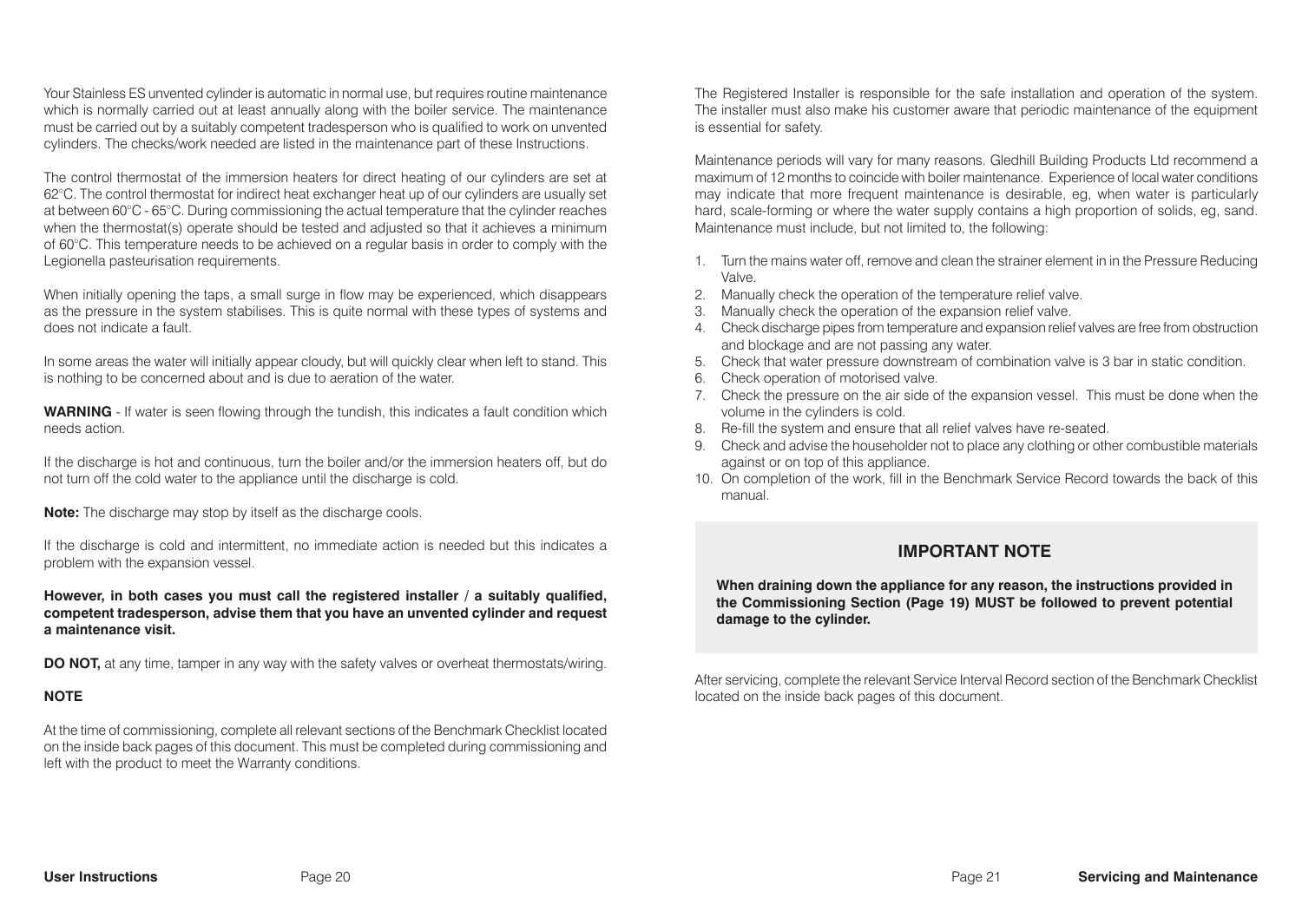#### **General**

No water at the tap. Check that the mains water supply is turned ON. Check the line strainer is not blocked. Check that the combination valve has been fitted so that water is flowing in the correct direction.

If the water at the tap is cold, ensure that the boiler has been switched ON and is working correctly. Check that there are no air locks in the primary system. ISOLATE THE UNIT AT THE MAINS ELECTRIC SUPPLY AND THEN CHECK THE FOLLOWING:

- i. The cylinder thermostat
- ii. The thermal cut-out, which can be re-set by pushing the red button
- iii. The motorised valve
- iv. The boiler thermostat
- v. The boiler thermostat cut-out (if fitted)

#### ANY ENERGY CUT-OUT MUST NEVER BE BY-PASSED UNDER ANY CIRCUMSTANCES.

If the units are not getting hot and the heat source is electrical, ensure that the immersion heaters are isolated from the mains before re-setting the energy cut-out. If the immersion heater(s) need replacing this should be done with the units supplied from Gledhill Building Products Limited. Same day despatch by Gledhill Spares to approved installers can be arranged by telephoning 01253 474412.

#### **Discharge From Relief Valves**

If cold water is discharging from the expansion relief valve into the tundish check the pressure on the expansion vessel when cold and recharge if necessary.

If the fault continues and the problem cannot be stopped by operating the control a few times then either the Pressure Reducing Valve or the Relief Valve may be at fault. If the cold water pressure is too high, this would suggest that the Pressure Reducing Valve is at fault and the Gledhill approved replacement should be fitted. If the pressure is correct then the Relief Valve will require replacing with a Gledhill approved component.

#### **See Commissioning for drain down procedure.**

If there is an overheat fault and very hot water is being discharged, turn off the heat source, **but not the water supply**.

When the supply is cool, check thermostats and energy cut-outs in the boiler and immersion heaters and replace the faulty component with a unit supplied by Gledhill and check that it works correctly before returning the system to full operation.

|                | <b>SPARE PARTS LIST</b>                                               |                 |                       |
|----------------|-----------------------------------------------------------------------|-----------------|-----------------------|
|                | <b>Description</b>                                                    | <b>Quantity</b> | <b>Stock Code No.</b> |
| 1              | 3kW immersion element                                                 |                 | <b>SH014</b>          |
| $\mathcal{P}$  | Pressure and temperature relief valve 6 bar 95°C                      |                 | <b>SG033</b>          |
| 3              | Inlet group set at 3 bar c/w expansion relief valve<br>set at 4.5 bar |                 | SG031                 |
| $\overline{4}$ | 12 litre expansion vessel                                             |                 | XG224                 |
| 5              | 19 litre expansion vessel                                             | 1               | XG225                 |
| 6              | 25 litre expansion vessel                                             | 1               | XG226                 |
| $\overline{7}$ | 35 litre expansion vessel                                             |                 | XG227                 |
| 8              | 22mm 2 port valve (indirects only)                                    | 1               | <b>XG089</b>          |
| $\Omega$       | Control and overheat limit thermostat                                 |                 | XG219                 |
| 10             | 15mm x 22mm tundish                                                   |                 | <b>XG173</b>          |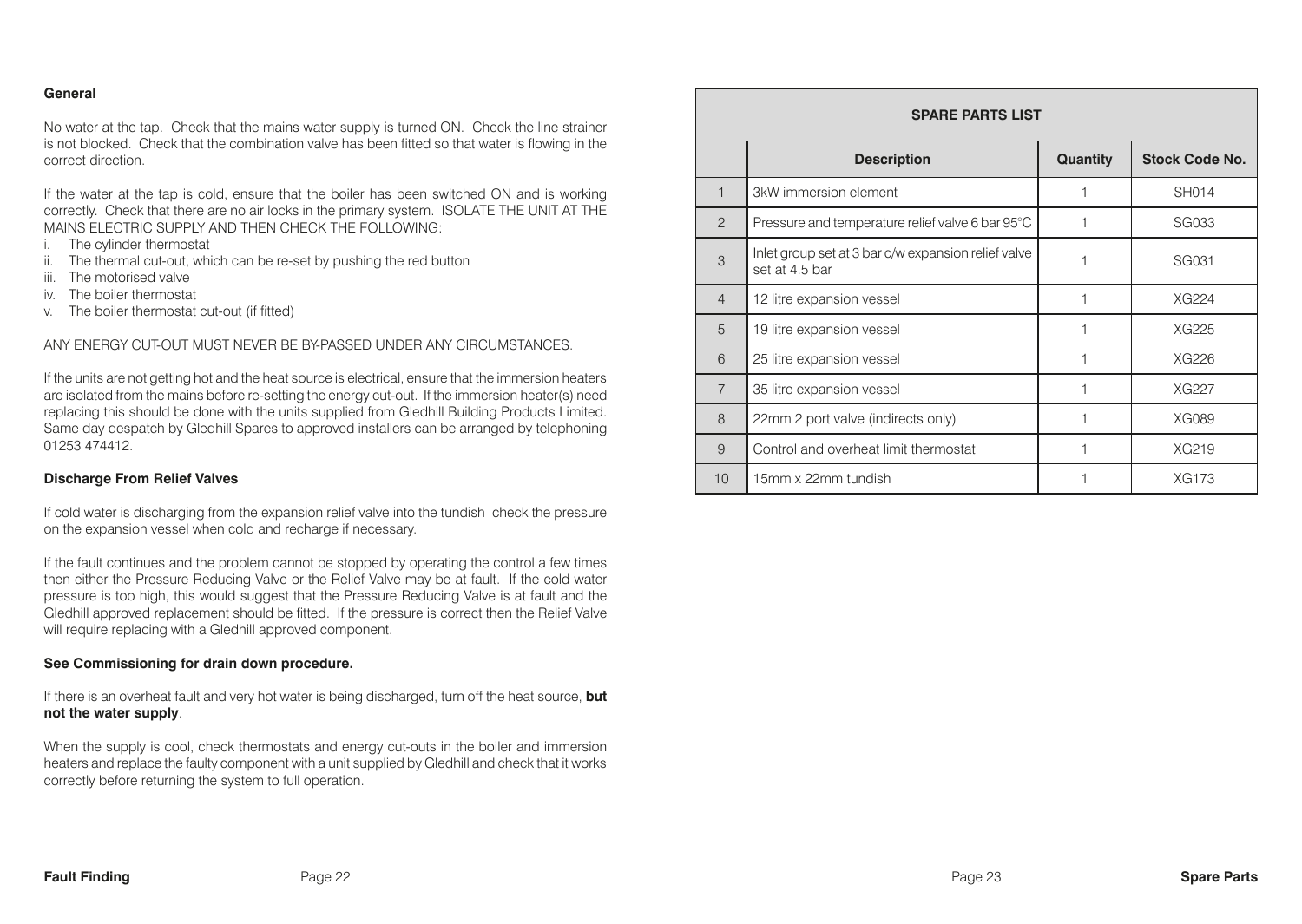**Gledhill Building Products guarantees the Stainless ES cylinder and components against material defect or manufacturing fault for a period of two years from the date of purchase. The two year warranty on the stainless steel inner cylinder will be extended to twenty five years in domestic properties on the registration of the cylinder.**

The above product guarantees are valid provided:

- It has been installed by a competent installer in accordance with the instructions detailed in our installation manual and all relevant Codes of Practice and Regulations in force at the time of installation.
- No factory fitted parts have been removed for unauthorised repair or replacement and the product has not been modified - other than by Gledhill.
- Any replacement parts used should be authorised, approved Gledhill spare parts.
- The cylinder has only been used for the storage of potable water supplied form the public mains (-max 200mg/litre chloride).
- It has not been subject to wrong or improper use, left uncared for, or subjected to scale or frost damage.
- The unit has been serviced annually by a competent, licenced engineer in accordance with the requirement set out in the manual.
- The Benchmark TM Commissioning Checklist Service Record included in our manual has been completed and updated after each annual service.
- Any disinfection has been carried out strictly in accordance with BS6700.
- For heavy use installation where constant usage / reheat is required titanium immersion heaters should be fitted.
- **The registration for the unit is completed within 30 days of purchase by the owner. Evidence of purchase and date of supply must be submitted upon making a claim.**

#### **Guidance in the event of a problem**

If you have a problem in the first year, please contact the plumber who fitted the unit. After the first year, you should contact the plumber who carries out the annual servicing for you.

#### **Action in the event of component failure within warranty period**

Failed components should be returned via the local authorised supplier. A nominal charge of £30 will be made which is refunded in full by Gledhill on receipt of the original part and proof of purchase.

#### **Action in the event of inner vessel cylinder failure within warranty period**

Since the full diagnosis of cause of failure is usually only possible with a laboratory test environment where a product can be fully assessed and tested, we will require the return of a cylinder which develops a leak for inspection. Providing our expert examination confirms a manufacturing fault or defect, credit will then be raised against the cost of the original cylinder.

Please note that a copy of the completed annual service record and commissioning checklist should be submitted with any claim.

**As a HWA Charter Member we endeavour to provide consumers quality assurance, product satisfaction, and confidence in Gledhill, that we will deliver a service beyond just supplying the product.**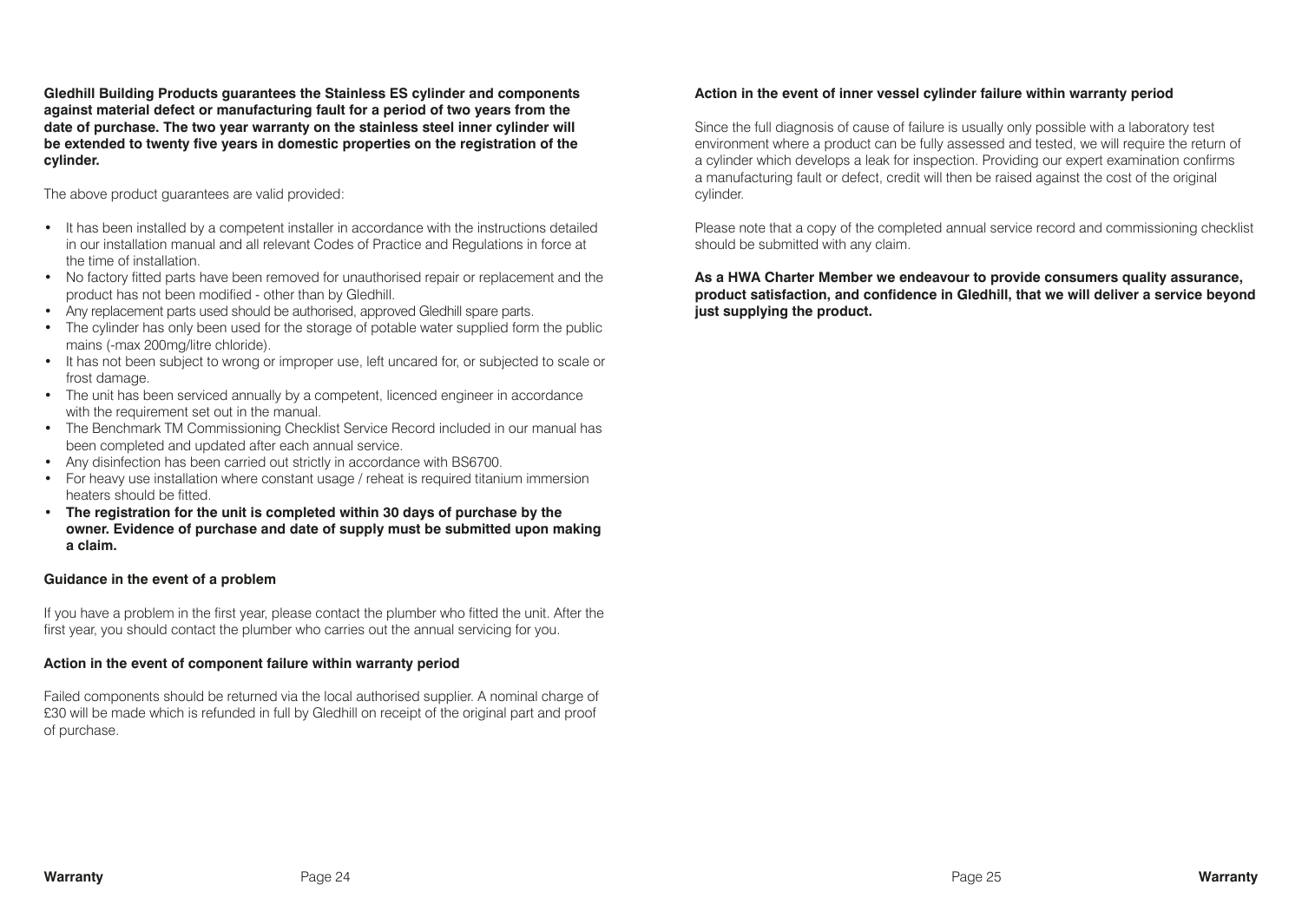#### **Gledhill** (Building Products) **Ltd**AMD. APRIL 2018

#### **CONDITIONS OF SALE & GUARANTEE TERMS**

**1.** Gledhill (Building Products) Ltd ("We" or "Gledhills") only do business upon the Conditions which appear below and no other. Unless we so agree in writing these Conditions shall apply in full to any supply of goods by us to the exclusion of any Conditions or terms sought to be imposed by any purchaser. These Conditions of Sale and Warranty Terms override those which are contained on the Invoice Forms and all Sales are now subject to these Conditions of Sale and Warranty terms only.

#### **2. PRICE**

Once an order or call off has been accepted the price will be held for three months **but if delivery is extended beyond that period at the customer's request, then we reserve the right to amend the price when necessary.** The company reviews its pricing annually to adjust for changes in our cost base. We reserve the right to alter prices at any time for severe movements in raw materials (mainly copper and steel). If there is to be a change we will give customers at least four weeks notice but anything delivered after that date will be at the revised price. An order may not be cancelled or varied after acceptance without the written consent of the company. Such cancellation or variation shall be subject to such reasonable charges as may be appropriate.

#### **3. SPECIFICATION**

The goods are supplied in accordance with the Specifications (if any) submitted to the Purchaser and any additions and alterations shall be the subject of an extra charge. Any goods not so specified shall be in accordance with our printed literature or the literature of any of our component suppliers (subject to any modifications made since publication). If we adopt any changes in construction or design of the goods, or in the specification printed in our literature, the Purchaser shall accept the goods so changed in fulfilment of the order.

#### **4. PAYMENT**

The buyer shall make payment in full within thirty days from the end of the month in which the invoice is dated. If we receive payment in full on or before the due date we will allow an appropriate settlement discount except where we have quoted a special net price. If payment is not received in full on or before the due date we shall be entitled in addition to the invoice price to:

- (i) payment of a sum equal to any increase in the copper price supplement applicable to the particular goods sold between the date of receipt of order and the date of receipt of payment in full; and
- (ii) interest on any part of the invoice price unpaid after the due date at the rate of 3% per annum over the base rate for the time being of HSBC Bank plc.

#### **5. TIME**

We give estimates of delivery dates in good faith and time of delivery is not nor shall be made of the essence of any contract nor shall we be liable for any loss or damage occasioned by delay in delivery.

#### **6. DELIVERY**

Standard delivery is free of charge on normal lead times to mainland UK. We reserve the right to make delivery of goods contained in one order by more than one consignment and at different times. Where a period is agreed for<br>delivery and such period is not extended by our Agreement, the Purchaser shall take delivery within that perio the Purchaser fails to take delivery, we shall be entitled at the Purchaser's risk and expense to store the goods at the Purchaser's premises or elsewhere and to demand payment as if they had been despatched. Off loading at point of delivery shall be the responsibility of and be undertaken by the Purchaser.

#### **7. SHORTAGES OR DAMAGE**

Goods must be inspected before signature of delivery note and any damage, shortage or discrepancy noted on the delivery note and the goods returned on the same vehicle. The buyer must also give us immediate written notice of the damage, shortage or discrepancy so that we may prompt investigation.

#### **8. RETURN OF GOODS**

Goods may not be returned to the Company except by prior written permission of an authorised officer of the Company and such return shall be subject to payment by the Purchaser of handling and re-stocking charges, transport and all other costs incurred by the Company.

#### **9. COMPANY LIABILITY AND GUARANTEE**

9.1. Subject to the terms of these Conditions of Sale and Guarantee Terms Gledhills provide Guarantees in respect of specific products as set out in this clause.

- 9.2. Each Guarantee is strictly conditional upon the following:-
- 9.2.1. Complaints must be given to us immediately, before any action is taken, as responsibility cannot be accepted if repairs or renewals are attempted on site without our written approval.
- 9.2.2. The unit has been installed in accordance with our installation and service instructions and all relevant codes of practice and regulations in force at the time of installation.
- 9.2.3. All necessary inlet controls and safety valves have been fitted correctly.
- 9.2.4. The unit has only been used for the storage of potable water supplied from the public mains. The water quality shall be in accordance with European Council Directive 98/83 EC, or revised version at the date of installation,
- and is not fed with water from a private supply. Particular:<br>Chloride content: Max. 200 mq/l

Chloride content: Max. 200 mg/<br>Sulphate content: Max. 200 mg/ Sulphate content

Combination chloride/sulphate: Max. 300 mg/l (in total)

#### 9.2.5 Where appropriate the unit has been regularly maintained as detailed in the installation and service instructions

9.2.6. Defects caused by corrosion or scale deposits are not covered by any Guarantee.

- 9.2.7. Where we agree to rectify any defect we reserve the right to undertake the work on our own premise
- 9.2.8. We will not accept any labour charges associated with replacing the unit or parts for any of the following products listed.
- 9.2.9. If the newly fitted water heater is not in regular use then it must be flushed through with fresh water for at least 15 minutes. Open at least one hot water tap once per week, during a period of at least 4 weeks.

#### 9.3. Guarantees are provided in respect of specified goods supplied by Gledhills as follows:-

**(a) Domestic and Commercial Open Vented Cylinders and Tanks.**

The storage vessel is guaranteed for ten years and if it proves to be defective either in materials or workmanship, we reserve the right to either repair or supply replacement at our option with the closest substitute in the case of any obsolete product to any address in England, Wales and Scotland (excluding all Scottish Islands).

#### **(b) Domestic Mains Fed Products [Primary Stores]**

The storage vessel is guaranteed for five years and if it or any integral pipework as part of the storage vessel assembly proves to be defective either in materials or workmanship, we reserve the right to either repair or supply replacement at our option with the closest substitute in the case of any obsolete product to any address in England, Wales and Scotland (excluding all Scottish Islands).

#### **(c) Unvented Cylinders**

Gledhill guarantee the components including controls, valves and electrical parts for two years from the date of purchase. IT SHOULD BE NOTED THAT THE FACTORY FITTED TEMPERATURE AND PRESSURE RELIEF VALVE MUST NOT BE REMOVED OR ALTERED IN ANY WAY OR THE GUARANTEE WILL NOT BE VALID. GLEDHILL WILL NOT BE RESPONSIBLE FOR ANY CONSEQUENTIAL LOSS OR DAMAGE HOWEVER IT IS CAUSED.

The guarantee for the stainless steel vessel is for twenty five years against material defect or manufacturing faults if the original unit is returned to us AND PROVIDED THAT:

- It has not been modified, other than by Gledhill. (ii) It has not been subjected to wrong or improper use or left uncared for.
- (iii) It has only been used for the storage of potable water supplied from the public mains, max
- 200mg/litre chloride. (iv) It has not been subjected to frost damage. (v) The benchmark service record is completed after
- each annual service. (vi) The unit has been serviced annually.
- (vii)Any disinfection has been carried out strictly in accordance with BS6700.

#### If the stainless steel vessel proves to be defective either in materials or workmanship we reserve the right to either repair or supply replacement at our

option with the closest substitute in the case of any obsolete product to any address in England, Wales and Scotland (excluding all Scottish Islands). ACTION IN THE EVENT OF FAILURE

We will require the return of a cylinder which develops a leak for inspection. If our examination confirms a failure then an appropriate level of credit against the cost of the original cylinder will be issued in line with the terms of our warranty. **Please note:**

- Installation must have been carried out by a licensed specialized company (heating contractor or plumber) following the version of installation instructions in force.
- Gledhill or its representative was given the opportunity to check complaints on site immediately after any defect occurred.
- Confirmation exists that the system was commissioned properly and that the system was checked and maintenance was performed annually by a specialised company licensed for
- this purpose. **(d) Components of our products other than**

#### **Storage Vessels and Integral Pipework.**  We will either extend to the purchaser the same terms

of warranty as we are given by the manufacturer of the component or if the manufacturer does not give any warranty, replace free of charge any component which becomes defective within two years after the date of the delivery by us and is returned to us at the purchaser's expense but we shall not meet the cost of removal or shipping or return of the component or any other cost charges or damages incurred by the purchaser.

#### 9.4.1. In respect of goods supplied by us and in respect of

9.4.

- any installation work carried out by or on our behalf, our entire liability and the purchaser's sole remedies (subject to the Guarantees) shall be as follows:- (a) We accept liability for death or personal injury to
- the extent that it results from our negligence or that of our employees (b) Subject to the other provisions of this clause 9
- we accept liability for direct physical damage to tangible property to the extent that such damage is caused by our negligence or that of our employees, agents or subcontractors.
- (c) Our total liability to the purchaser over and above any liability to replace under the Guarantees (whether in contract or in tort including negligence) in respect of any one cause of loss or damage claimed to result from any breach of our obligations hereunder, shall be limited to actual money damages which shall not exceed £20,000 provided that such monetary limit shall not apply to any liability on the part of ourselves referred to in paragraph (a) above
- (d) Except as provided in paragraph (a) above but otherwise not withstanding any provision herein contained in no event shall we be liable for the following loss or damage howsoever caused and even if foreseeable by us or in our contemplation:- (i) economic loss which shall include loss
	- of profits, business revenue, goodwill or anticipated savings

 (ii) damages in respect of special indirect or consequential loss or damage (other than death, personal injury and damage to tangible property)

have been sold.

building.

damaged or destroyed :- (ii) the Purchaser shall forthwith inform us in writing of the fact and circumstances of such loss, theft,

damage or destruction.

terminate all outstanding orders.<br>minate all outstanding orders. **15. VALUE ADDED TAX**

**14. NON-PAYMENT**

invoice. **16. TRADE SALES ONLY**

if, before property in the goods passes to the Purchaser under paragraph (2) above the goods are or become affixed to any land or building owned by the Purchaser it is hereby agreed and declared that such affixation shall not have the effect of passing property in the goods to the Purchaser. Furthermore if, before property in the goods shall pass to the Purchaser under paragraph (2) hereof, the goods are or become affixed to any land or building (whether or not owned by the Purchaser), the Purchaser shall:- (i) ensure that the goods are capable of being removed without material injury to such land or building. (ii) take all necessary steps to prevent title to the goods from passing to the landlord of such land or

(iii) forthwith inform us in writing of such affixation and of the address of the land or building concerned. The Purchaser warrants to repair and make good any damage caused by the affixation of the goods to or their removal from any land or building and to indemnify us against all loss damage or liability we may incur or sustain as a result of affixation or removal. (i) in the event that, before property in the goods has passed to the Purchaser under paragraph (2) hereof, the goods or any of them are lost, stolen,

(iii) the Purchaser shall assign to us the benefit of any insurance claim in respect of the goods so lost, stolen, damaged or destroyed.

If the Purchaser shall fail to make full payment for the goods supplied hereunder within the time stipulated in clause 4 hereof or be in default of payment for any other reason then, without prejudice to any of our other rights hereunder, we shall be entitled to stop all deliveries of goods and materials to the Purchaser, including deliveries or further deliveries of goods under this contract. In addition we shall be entitled to

All prices quoted are exclusive of Value Added Tax which will be charged at the rate ruling at the date of despatch of

We are only prepared to deal with those who are not consumers within the terms of the Unfair Contract Terms Act 1977, the Sale of Goods Act 1979 and the Supply of Goods and Services Act 1982. Accordingly any person who purchases from us shall be deemed to have represented that he is not a consumer by so purchasing. **17. JURISDICTION**

The agreement is subject to English law for products delivered in England and Scottish law for products delivered in Scotland and any dispute hereunder shall be settled in accordance therewith dependent upon the location **18. PRODUCT DEVELOPMENT**

Gledhill have a policy of continuous product development and may introduce product modifications from time to time.

- (iii) any claim made against the purchaser by any other party (save as expressly provided in paragraph (b) above)
- (e) Except in respect of our liability referred to in paragraph (a) above no claim may be made or action brought (whether in contract or in tort including negligence) by the purchaser in respect of any goods supplied by us more than one year after the date of the invoice for the relevant goods.
- (f) Without prejudice to any other term we shall not be liable for any water damage caused directly or indirectly as a result of any leak or other defect in the goods. We cannot control the conditions of use of the goods or the time or manner or location in which they will be installed and the purchaser agrees to be fully responsible for testing and checking all works which include the goods at all relevant times (up to, including and after commissioning) and for taking all necessary steps to identify any leaks and prevent any damage being caused thereby.
- (g) Nothing in these Conditions shall confer on the purchaser any rights or remedies to which the purchaser would not otherwise be legally entitled

#### **10. LOSS OR INJURY**

Notwithstanding any other provision contained herein the purchaser's hereby agree to fully indemnify us against any damages losses costs claims or expenses incurred by us in respect of any claim brought against us by any third

- party for:- (a) any loss injury or damage wholly or partly caused by any goods supplied by us or their use.
- (b) any loss injury or damage wholly or partly caused by the defective installation or substandard workmanship or materials used in the installation of any goods supplied by us.
- (c) any loss injury or damage in any way connected with the performance of this contract.
- any loss resulting from any failure by the purchaser to comply with its obligations under these terms as to install and/or check works correctly.

**PROVIDED** that this paragraph will not require the purchaser to indemnify us against any liability for our own acts of negligence or those of our employees agents or sub-contractors

**FURTHER** in the case of goods supplied by us which are re-sold and installed by a third party by the purchaser it will be the sole responsibility of the purchaser to test the goods immediately after their installation to ensure that inter alia they are correctly installed and in proper working order free from leaks and are not likely to cause any loss injury or damage to any person or property.

#### **11. VARIATION OF WARRANTY AND EXCLUSION**

Should our warranty and exclusion be unacceptable we are prepared to negotiate for variation in their terms but only on the basis of an increase in the price to allow for any additional liability or risk which may result from the variation. Purchasers are advised to insure against any risk or liability which they may incur and which is not covered by our warranty.

#### **12. ADVICE**

Any advice or assistance given by the Company is provided without charge and is in good faith without undertaking, representation or warranty, and we will not accept any liability, whether consequential or compensatory, for advice or assistance given.

#### **13. RISK AND RETENTION OF TITLE**

- (a) goods supplied by us shall be at the Purchaser's risk immediately upon delivery to the Purchaser or into custody on the Purchaser's behalf or to the Purchaser's Order. The Purchaser shall effect adequate insurance of the goods against all risks to the full invoice value of the goods, such insurance to be effective from the time of delivery until property in the goods shall pass to the Purchaser as hereinafter provided. (b) property in the goods supplied hereunder will pass to the Purchaser when full payment has been made by the
- Purchaser to us for :- (i) the goods of the subject of this contract.
- 
- (ii) all other goods the subject to of any other contract between the Purchaser and us which, at the time of payment of the full price of the goods sold under this contract, have been delivered to the Purchaser but not paid for in full.
- (c) until property in the goods supplied hereunder passes to the Purchaser in accordance with paragraph (2) above. (i) the Purchaser shall hold the goods in a fiduciary capacity for us and shall store the same separately from
	- any other goods in the Purchaser's possession and in a manner which enables them to be identified as our goods.
- (ii) the Purchaser shall immediately return the goods to us should our authorised representative so request. All the necessary incidents associated with a fiduciary relationship shall apply.
- (d) the Purchaser's right to possess the goods shall cease forthwith upon the happening of any of the following events, namely :-(i) if the Purchaser fails to make payment in full for the goods within the time stipulated in clause 4 hereof.
	- (ii) if the Purchaser, not being a company, commits any act of bankruptcy, makes a proposal to his or her creditors for a compromise or does anything which would entitle a petition for a Bankruptcy Order to be presented.
	- (iii) if the Purchaser, being a company, does anything or fails to do anything which would entitle an administrator or an administrative receiver or a receiver to take possession of any assets or which would entitle any person to present a petition for winding up or to apply for an administration order.
- (e) the Purchaser hereby grants to us an irrevocable licence to enter at any time any vehicle or premises owned or occupied by the Purchaser or in the possession of the Purchaser for the purposes of repossessing and recovering any such goods the property in which has remained in us under paragraph (2) above. We shall not be responsible for and the Purchaser will indemnify us against liability in respect of damage caused to any vehicle or premises in such repossession and removal being damaged which it was not reasonably practicable to avoid.
- notwithstanding paragraph (3) hereof and subject to paragraph (7) hereof, the Purchaser shall be permitted to sell the goods to third parties in the normal course of business. In this respect the Purchaser shall act in the capacity of our commission agent and the proceeds of such sale :-
- (i) shall be held in trust for us in a manner which enables such proceeds to be identified as such, and:
- (ii) shall not be mixed with other monies nor paid into an overdrawn bank account.
- We, as principal, shall remunerate the Purchaser as commission agent a commission depending upon the surplus which the Purchaser can obtain over and above the sum, stipulated in this contract of supply which will satisfy us.
- (g) in the event that the Purchaser shall sell any of the goods pursuant to clause (6) hereof, the Purchaser shall forthwith inform us in writing of such sale and of the identity and address of the third party to whom the goods

**Terms and Conditions Terms and Conditions**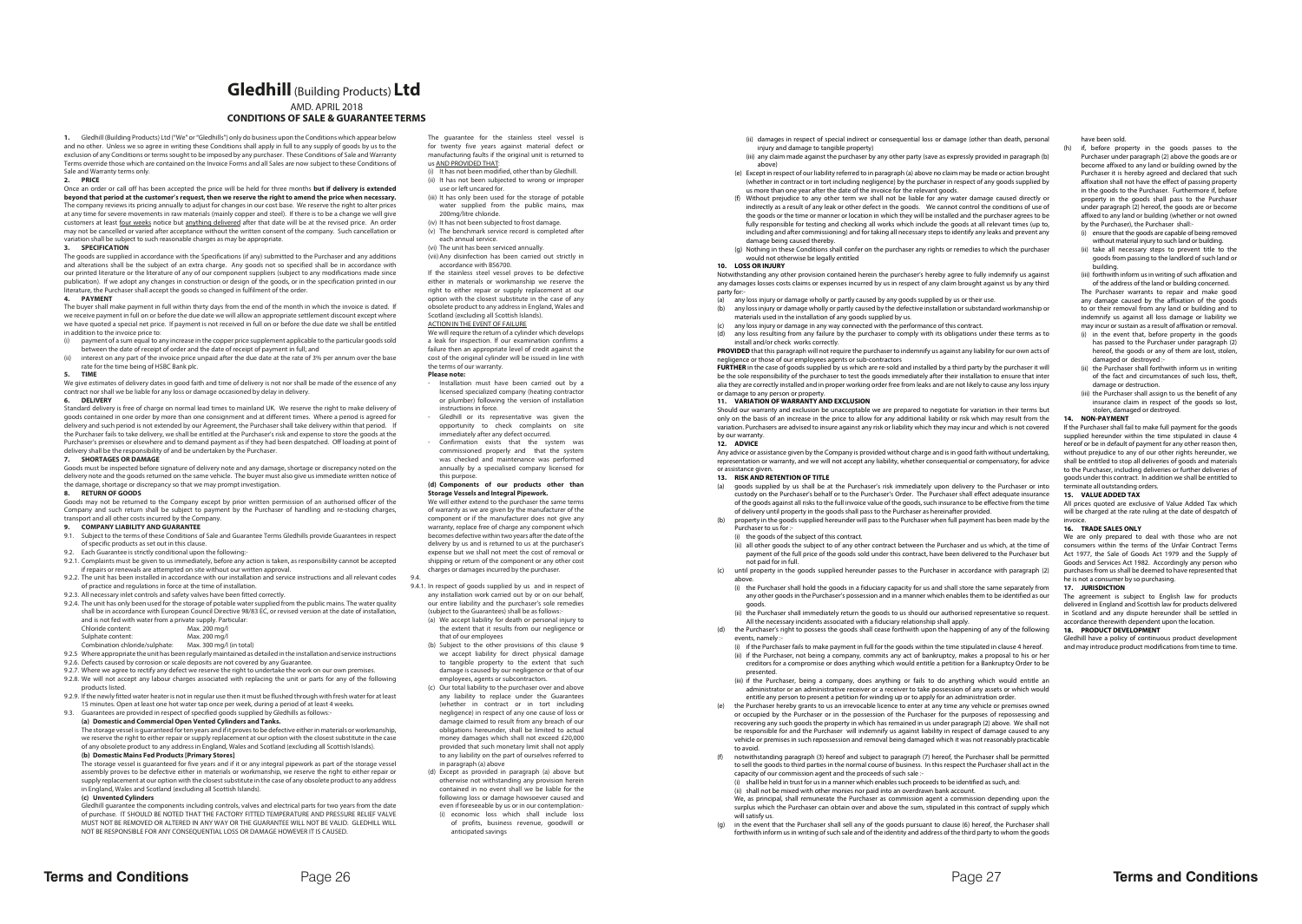# **This Commissioning Checklist is to be completed in full by the competent person who commissioned the storage system as a means of**  MAINS PRESSURE HOT WATER STORAGE SYSTEM COMMISSIONING CHECKLIST **MAINS PRESSURE HOT WATER STORAGE SYSTEM COMMISSIONING CHECKLIST**

This Commissioning Checklist is to be completed in full by the competent person who commissioned the storage system as a means of<br>demonstrating compliance with the appropriate Building Regulations and then handed to the cu **This Commissioning Checklist is to be completed in full by the competent person who commissioned the storage system as a means of**  Fallure to install and commission this equipment to the manufacturer's instructions may invalidate the warranty but does not affect statutory rights. demonstrating compliance with the appropriate Building Regulations and then handed to the customer to keep for future reference. **demonstrating compliance with the appropriate Building Regulations and then handed to the customer to keep for future reference. demonstrating compliance with the appropriate Building Regulations and then handed to the customer to keep for future reference.**

Failure to install and commission this equipment to the manufacturer's instructions may invalidate the warranty but does not affect statutory rights.

| Customer name:                                                                                        | Telephone number:              |        |               |  |
|-------------------------------------------------------------------------------------------------------|--------------------------------|--------|---------------|--|
| Address:                                                                                              |                                |        |               |  |
| Cylinder Make and Model                                                                               |                                |        |               |  |
| Cylinder Serial Number                                                                                |                                |        |               |  |
| Commissioned by (PRINT NAME):                                                                         | Registered Operative ID Number |        |               |  |
| Company name:                                                                                         | Telephone number:              |        |               |  |
| Company address:                                                                                      |                                |        |               |  |
|                                                                                                       | Commissioning date:            |        |               |  |
| To be completed by the customer on receipt of a Building Regulations Compliance Certificate*:         |                                |        |               |  |
| Building Regulations Notification Number (if applicable)                                              |                                |        |               |  |
| ALL SYSTEMS PRIMARY SETTINGS (indirect heating only)                                                  |                                |        |               |  |
| Is the primary circuit a sealed or open vented system?                                                | Sealed                         |        | Open          |  |
| What is the maximum primary flow temperature?                                                         |                                |        | ပ္ပ           |  |
| ALL SYSTEMS                                                                                           |                                |        |               |  |
| What is the incoming static cold water pressure at the inlet to the system?                           |                                |        | bar           |  |
| Has a strainer been cleaned of installation debris (if fitted)?                                       |                                | Yes    | $\frac{1}{2}$ |  |
| Is the installation in a hard water area (above 200ppm)?                                              |                                | Yes    | $\frac{1}{2}$ |  |
| If yes, has a water scale reducer been fitted?                                                        |                                | Yes    | $\frac{1}{2}$ |  |
| What type of scale reducer has been fitted?                                                           |                                |        |               |  |
| What is the hot water thermostat set temperature?                                                     |                                |        | ပ္ပ           |  |
| What is the maximum hot water flow rate at set thermostat temperature (measured at high flow outlet)? |                                |        | I/min         |  |
| Time and temperature controls have been fitted in compliance with Part L of the Building Regulations? |                                |        | Yes           |  |
| Type of control system (if applicable)                                                                | $Y$ Plan                       | S Plan | Other         |  |
| Is the cylinder solar (or other renewable) compatible?                                                |                                | Yes    | $\frac{1}{2}$ |  |
| What is the hot water temperature at the nearest outlet?                                              |                                |        | ပ္ခ           |  |
| All appropriate pipes have been insulated up to 1 metre or the point where they become concealed      |                                |        | Yes           |  |
|                                                                                                       |                                |        |               |  |

| Where is the pressure reducing valve situated (if fitted)?                                                                      |           |               |  |
|---------------------------------------------------------------------------------------------------------------------------------|-----------|---------------|--|
| What is the pressure reducing valve setting?                                                                                    | bar       |               |  |
| Has a combined temperature and pressure relief valve and expansion valve been fitted and discharge tested?                      | Yes       | $\frac{1}{2}$ |  |
| The tundish and discharge pipework have been connected and terminated to Part G of the Building Regulations                     |           | Yes           |  |
| Are all energy sources fitted with a cut out device?                                                                            | Yes       | $\frac{1}{2}$ |  |
| Has the expansion vessel or internal air space been checked?                                                                    | Yes       | $\frac{1}{2}$ |  |
| THERMAL STORES ONLY                                                                                                             |           |               |  |
| What store temperature is achievable?                                                                                           |           | ပ္င           |  |
| What is the maximum hot water temperature?                                                                                      |           | ပ္ခ           |  |
| ALL INSTALLATIONS                                                                                                               |           |               |  |
| The hot water system complies with the appropriate Building Regulations                                                         |           | Yes           |  |
| The system has been installed and commissioned in accordance with the manufacturer's instructions                               |           | Yes           |  |
| The system controls have been demonstrated to and understood by the customer                                                    |           | Yes           |  |
| The manufacturer's literature, including Benchmark Checklist and Service Record, has been explained and left with the customer  |           | Yes           |  |
| Commissioning Engineer's Signature                                                                                              |           |               |  |
| Customer's Signature                                                                                                            |           |               |  |
| (To confirm satisfactory demonstration and receipt of manufacturer's literature)                                                |           |               |  |
| All installations in England and Wales must be notified to Local Authority Building Control (LABC) either directly or through a | benchmark |               |  |

**UNVENTED SYSTEMS ONLY**

UNVENTED SYSTEMS ONLY

UNVERITED SYSTEMS ONLY

Has the expansion vessel or internal air space been checked? Yes No

:All installations in England and Wales must be notified to Local Authority Building Control (LABC) either directly or through a<br>Competent Persons Scheme. A Building Regulations Compilance Certificate will then be issued t \*All installations in England and Wales must be notified to Local Authority Building Control (LABC) either directly or through a Competent Persons Scheme. A Building Regulations Compliance Certificate will then be issued to the customer.

© Heating and Hotwater Industry Council (HHIC)

www.centralheating.co.uk © Heating and Hotwater Industry Council (HHIC) www.centralheating.co.uk N LOM ONE WAS CONFIDENCED IN THE INVESTIGATION OF DRIVING SEMICING ON CONFIDENCE HER INVESTIGATION CONFIDENCE<br>O WOLLFULLY CONFIDENCED IN THE INVESTIGATION CONFIDENCE.

While this Checklist can be used for any installation covered by its description, only appliances manufactured by Scheme Members will<br>be covered by the rules and requirements of the Benchmark Scheme. While this Checklist can be used for any installation covered by its description, only appliances manufactured by Scheme Members will \*All installations in England and Wales must be notified to Local Authority Building Control (LABC) either directly or through a be covered by the rules and requirements of the Benchmark Scheme.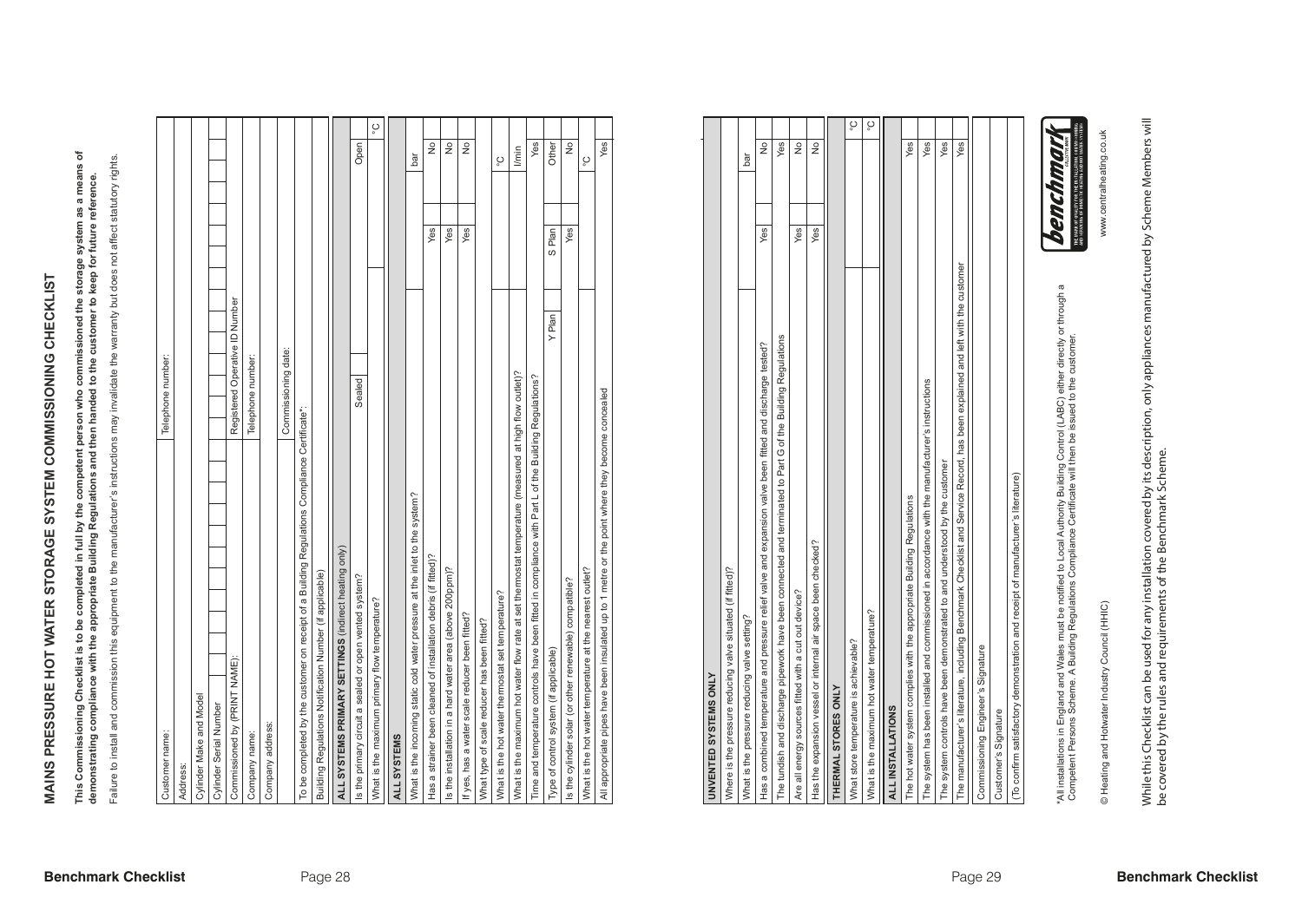| <b>SERVICE 01</b> | Date: | <b>SERVICE 02</b> | Date: |
|-------------------|-------|-------------------|-------|
| Engineer name:    |       | Engineer name:    |       |
| Company name:     |       | Company name:     |       |
| Telephone No:     |       | Telephone No:     |       |
| Comments:         |       | Comments:         |       |
|                   |       |                   |       |
|                   |       |                   |       |
|                   |       |                   |       |
|                   |       |                   |       |
|                   |       |                   |       |
| Signature         |       | Signature         |       |
| <b>SERVICE 03</b> | Date: | <b>SERVICE 04</b> | Date: |
| Engineer name:    |       | Engineer name:    |       |
| Company name:     |       | Company name:     |       |
| Telephone No:     |       | Telephone No:     |       |
| Comments:         |       | Comments:         |       |
|                   |       |                   |       |
|                   |       |                   |       |
|                   |       |                   |       |
|                   |       |                   |       |
|                   |       |                   |       |
| Signature         |       | Signature         |       |
|                   |       |                   |       |

| Service Provider                                              | Before completing the appropriate Service Record below, please ensure you have carried out the service as described in the manufacturer's instructions. |                                                               |       |
|---------------------------------------------------------------|---------------------------------------------------------------------------------------------------------------------------------------------------------|---------------------------------------------------------------|-------|
| $\ddot{\bullet}$<br><b>SERVICE</b>                            | Date:                                                                                                                                                   | <b>S</b><br><b>SERVICE</b>                                    | Date: |
| Engineer name:                                                |                                                                                                                                                         | Engineer name                                                 |       |
| Company name:<br>Telephone No:                                |                                                                                                                                                         | Company name:<br>Telephone No:                                |       |
| Comments:                                                     |                                                                                                                                                         | Comments:                                                     |       |
|                                                               |                                                                                                                                                         |                                                               |       |
| Signature                                                     |                                                                                                                                                         | Signature                                                     |       |
| <u>၁</u><br><b>SERVICE</b>                                    | Date:                                                                                                                                                   | $\overline{a}$<br><b>SERVICE</b>                              | Date: |
| Engineer name:                                                |                                                                                                                                                         | Engineer name:                                                |       |
| Company name:<br>Telephone No:                                |                                                                                                                                                         | Company name:<br>Telephone No:                                |       |
| Comments:                                                     |                                                                                                                                                         | Comments:                                                     |       |
|                                                               |                                                                                                                                                         |                                                               |       |
|                                                               |                                                                                                                                                         |                                                               |       |
| Signature                                                     |                                                                                                                                                         | Signature                                                     |       |
| Company name:<br>Engineer name:<br>Telephone No:<br>Comments: |                                                                                                                                                         | Company name:<br>Engineer name:<br>Telephone No:<br>Comments: |       |
| Signature                                                     |                                                                                                                                                         | Signature                                                     |       |
| 5<br><b>SERVICE</b>                                           | Date:                                                                                                                                                   | $\bf{80}$<br><b>SERVICE</b>                                   | Date: |
| Engineer name:                                                |                                                                                                                                                         | Engineer name:                                                |       |
| Company name:<br>Telephone No:<br>Comments:                   |                                                                                                                                                         | Company name:<br>Telephone No:<br>Comments:                   |       |
| Signature                                                     |                                                                                                                                                         | Signature                                                     |       |
| 80<br><b>SERVICE</b>                                          | Date:                                                                                                                                                   | $\overline{\phantom{0}}$<br><b>SERVICE</b>                    | Date: |
| Engineer name:                                                |                                                                                                                                                         |                                                               |       |
| Company name:<br>Telephone No:                                |                                                                                                                                                         | Engineer name:<br>Company name:<br>Telephone No:              |       |
| Comments:                                                     |                                                                                                                                                         | Comments:                                                     |       |
|                                                               |                                                                                                                                                         |                                                               |       |
| Signature                                                     |                                                                                                                                                         | Signature                                                     |       |